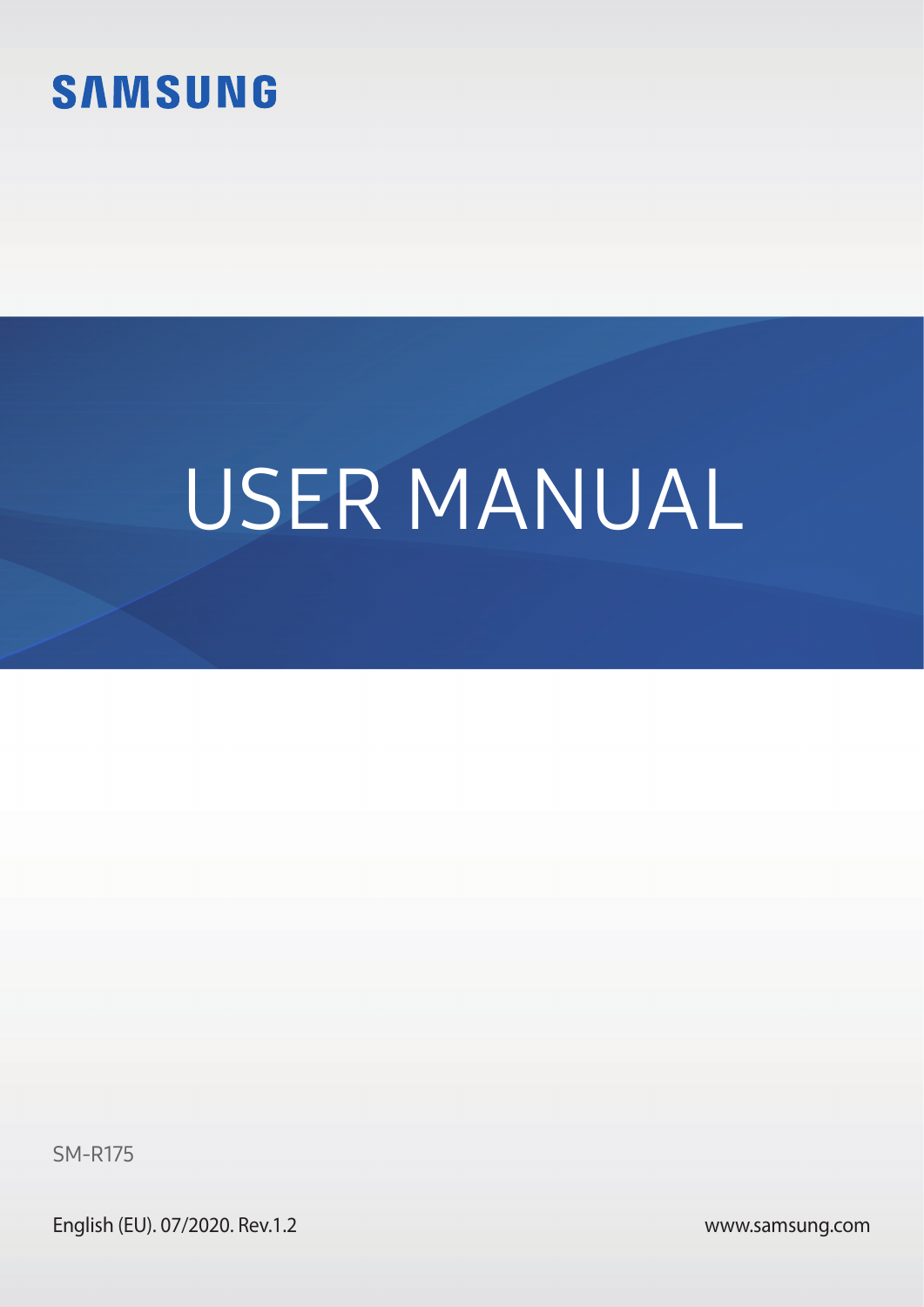# **Table of Contents**

### **[Basics](#page-2-0)**

- [Read me first](#page-2-0)
- [About the Galaxy Buds+](#page-3-0)
- [Device layout and functions](#page-4-0)
- [Preparing the earbuds for use](#page-7-0)
- [Battery](#page-9-0)
- [Battery indicator lights identification](#page-15-0)

### **[Using the earbuds](#page-17-0)**

- [Connecting the earbuds to a mobile](#page-17-0)  [device](#page-17-0)
- [Wearing the earbuds](#page-23-0)
- [Using the touchpad](#page-24-0)
- [Using Bixby](#page-27-0)
- [Listening to music](#page-28-0)
- [Using the equaliser](#page-29-0)
- [Using call features](#page-30-0)
- [Using ambient sound mode](#page-31-0)

### **[Galaxy Wearable App](#page-33-0)**

- [Introduction](#page-33-0)
- [Connecting and disconnecting the](#page-34-0)  [earbuds](#page-34-0)
- [Viewing Galaxy Buds+ status and](#page-35-0)  [customising settings](#page-35-0)

### **[Appendix](#page-38-0)**

- [Troubleshooting](#page-38-0)
- [Updating the earbuds' software with](#page-41-0)  [the Galaxy Buds Manager on your](#page-41-0)  [computer](#page-41-0)
- [Managing the Galaxy Buds+](#page-42-0)
- [Restarting the earbuds](#page-44-0)
- [Coupling the earbuds](#page-44-0)
- [Removing the battery](#page-45-0)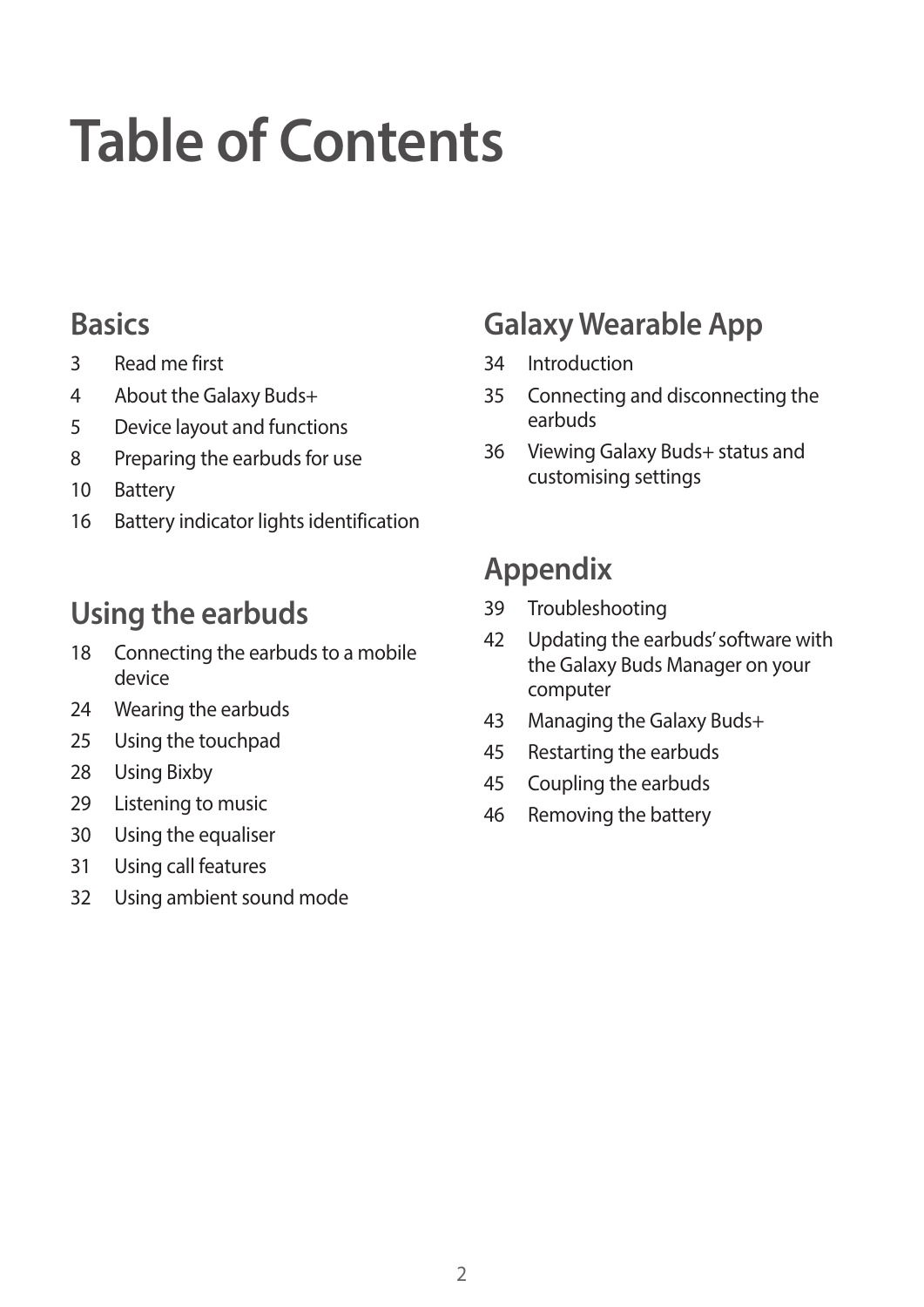# <span id="page-2-0"></span>**Basics**

## **Read me first**

Please read this manual before using this device to ensure safe and proper use.

- Descriptions are based on the device's default settings.
- Some content may differ from your device depending on the region, model specifications, or device's software. Images may differ in appearance from the actual product. Content is subject to change without prior notice.
- Before using other mobile devices, make sure they are compatible with the device. Visit [www.samsung.com](http://www.samsung.com) to see the specifications of compatible mobile devices.
- Be careful to not get the device wet while using it. The device could malfunction if it is damaged by water. Do not wear the device during activities, such as showering or swimming. Doing so can damage the device.
- Modifying the device's operating system or installing softwares from unofficial sources may result in device malfunctions and data corruption or loss. These actions are violations of your Samsung licence agreement and will void your warranty.
- Some functions may not work as described in this manual depending on the maker and model of the mobile device you connect to the device.
- This product includes certain free/open source software. To see the instructions for viewing the open source licence, go to the Samsung website ([opensource.samsung.com](http://opensource.samsung.com)).

#### **Instructional icons**



**Warning**: situations that could cause injury to yourself or others



**Caution**: situations that could cause damage to your device or other equipment



**Notice**: notes, usage tips, or additional information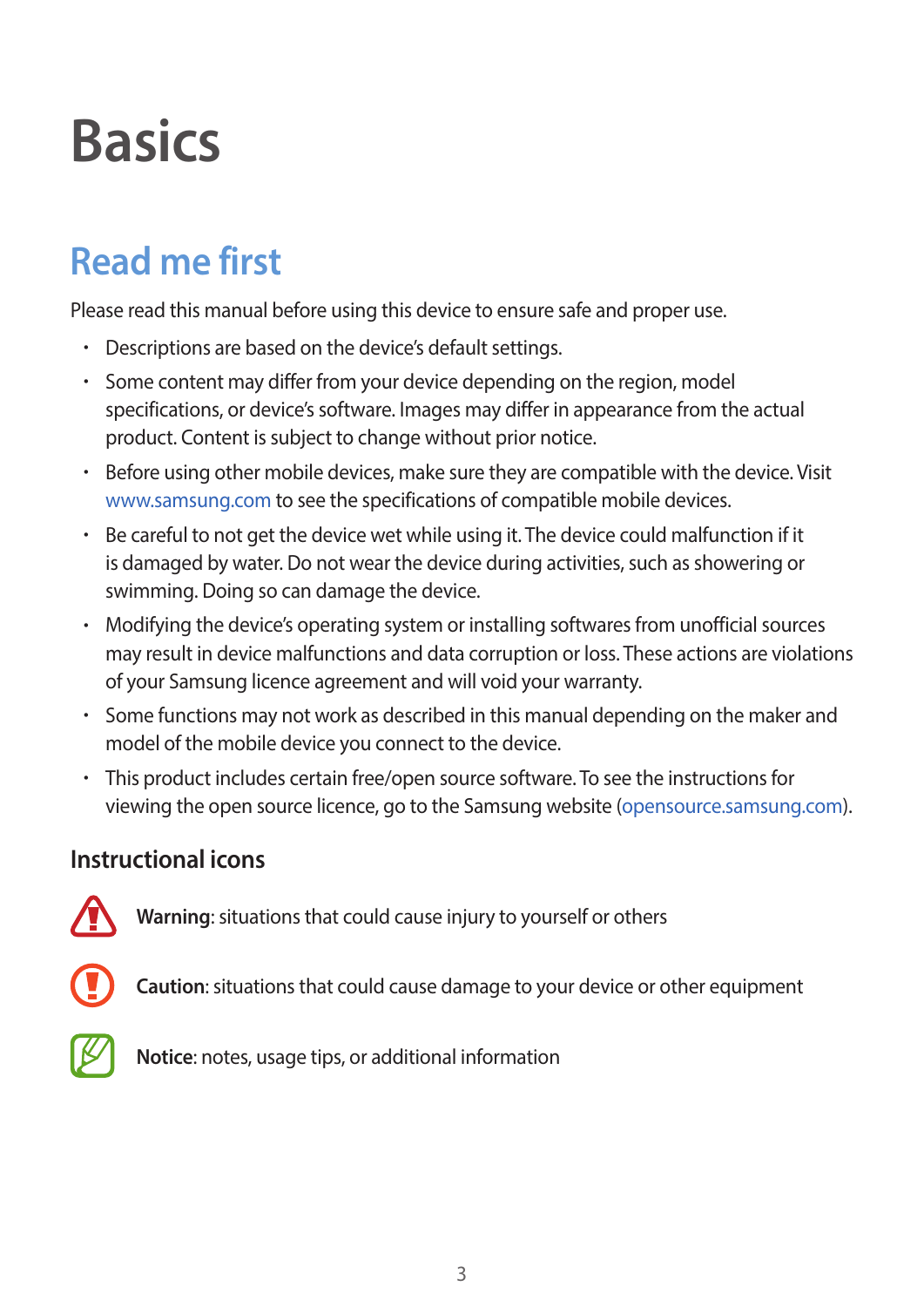### <span id="page-3-0"></span>**About the Galaxy Buds+**

Galaxy Buds+ are wireless earbuds which allow you to listen to music or answer incoming calls after connecting them to your device even while doing other activities, such as working out.



Do not wear the earbuds in high-traffic areas, such as roads or crosswalks. Doing so may result in accidents due to slowed reaction times.

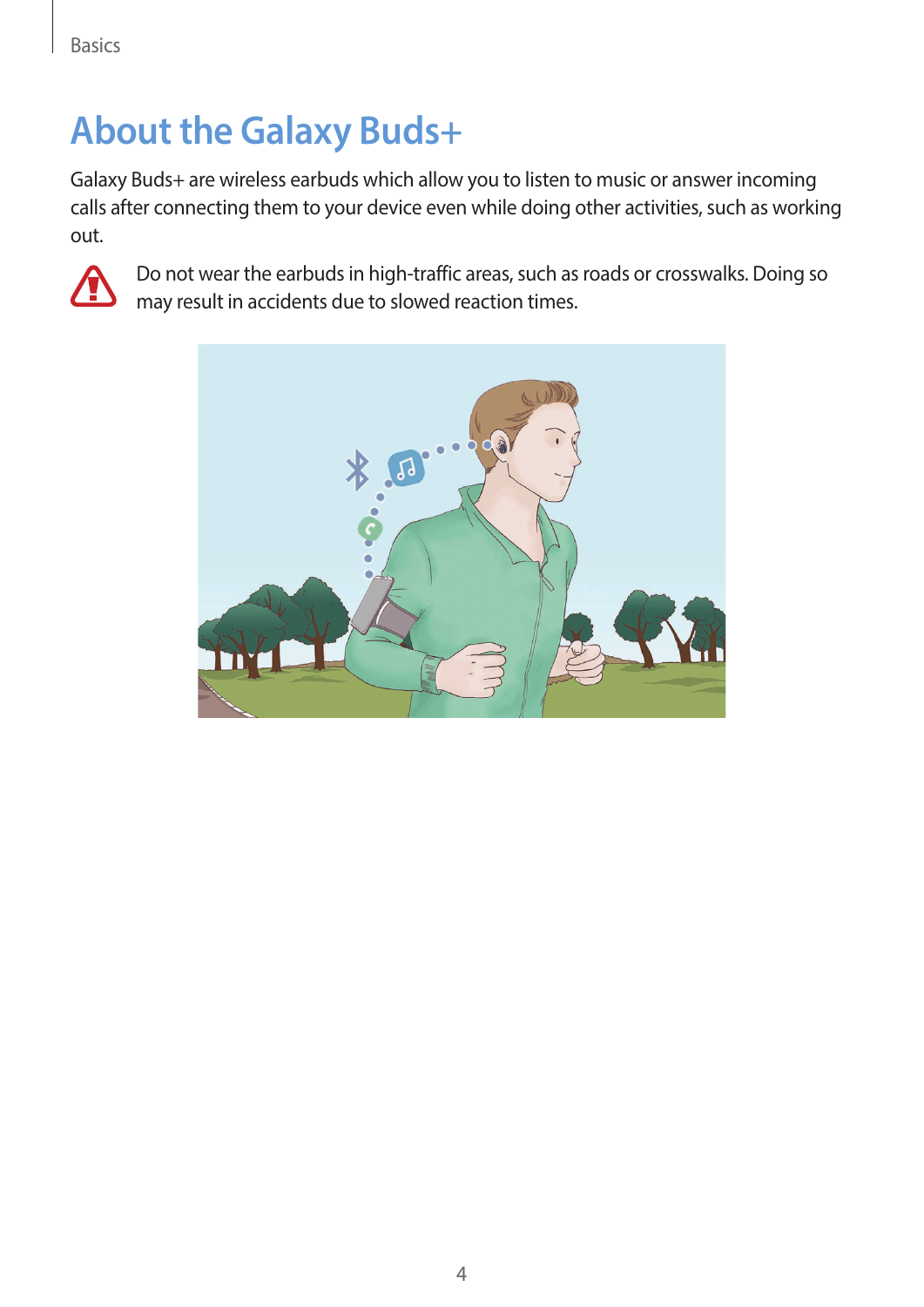<span id="page-4-0"></span>Basics

### **Device layout and functions**

### **Package contents**

Refer to the quick start guide for package contents.

- The items supplied with the Galaxy Buds+, available accessories, and their images may vary depending on the region.
	- The supplied items are designed only for the Galaxy Buds+ and may not be compatible with other devices.
	- Appearances and specifications are subject to change without prior notice.
	- You can purchase additional accessories from the Samsung website. Make sure they are compatible with the models before purchase.
	- Use only Samsung-approved accessories. Using unapproved accessories may cause the performance problems and malfunctions that are not covered by the warranty.
	- Availability of all accessories is subject to change depending entirely on manufacturing companies. For more information about available accessories, refer to the Samsung website.

### **Device layout**

#### **Earbud**





If you use the earbuds when they are broken, there may be a risk of injury. Use the earbuds only after they have been repaired at a Samsung Service Centre.



If foreign materials are placed on the touch-sensitive sensor, they may cause the sensor to malfunction. Before wearing the earbuds, clean the sensor first.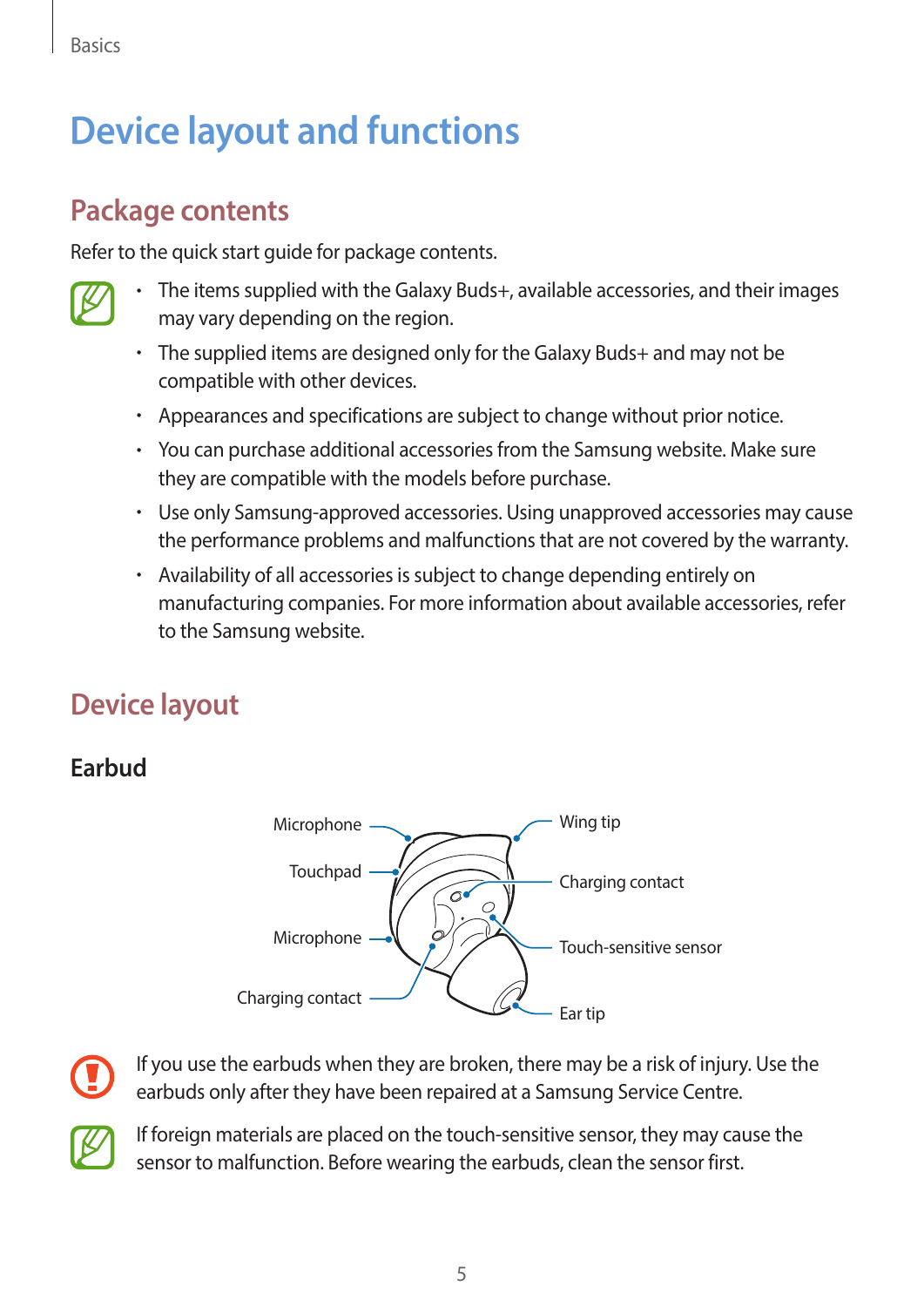### **Wing tip**

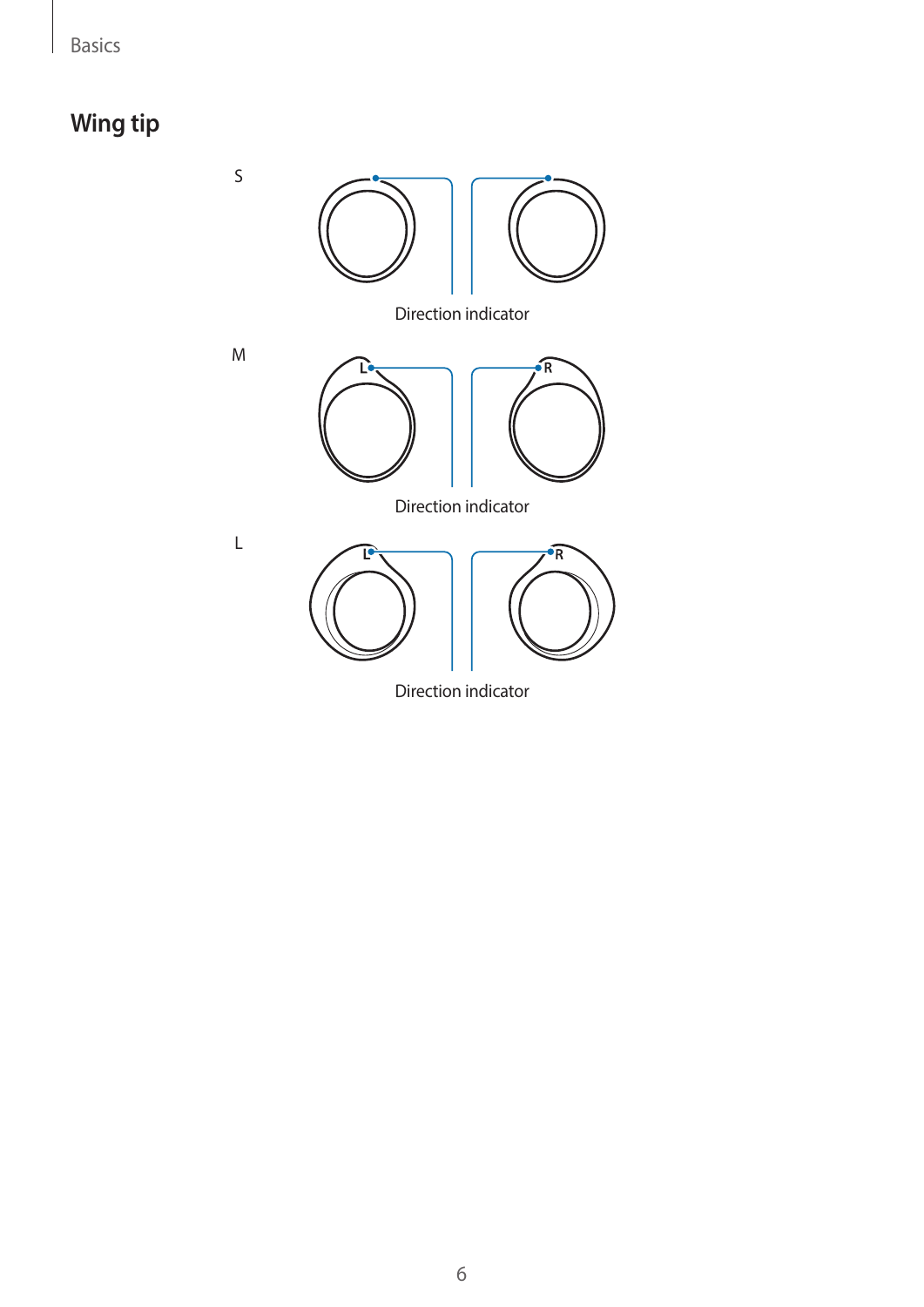Basics

#### **Charging case**



- If there is sweat or liquid on the charging contacts, corrosion may occur on the Galaxy Buds+. When there is sweat or liquid on the charging contacts or earbuds, clean them before inserting the earbuds in the charging case.
	- Close the charging case when you store or charge the earbuds.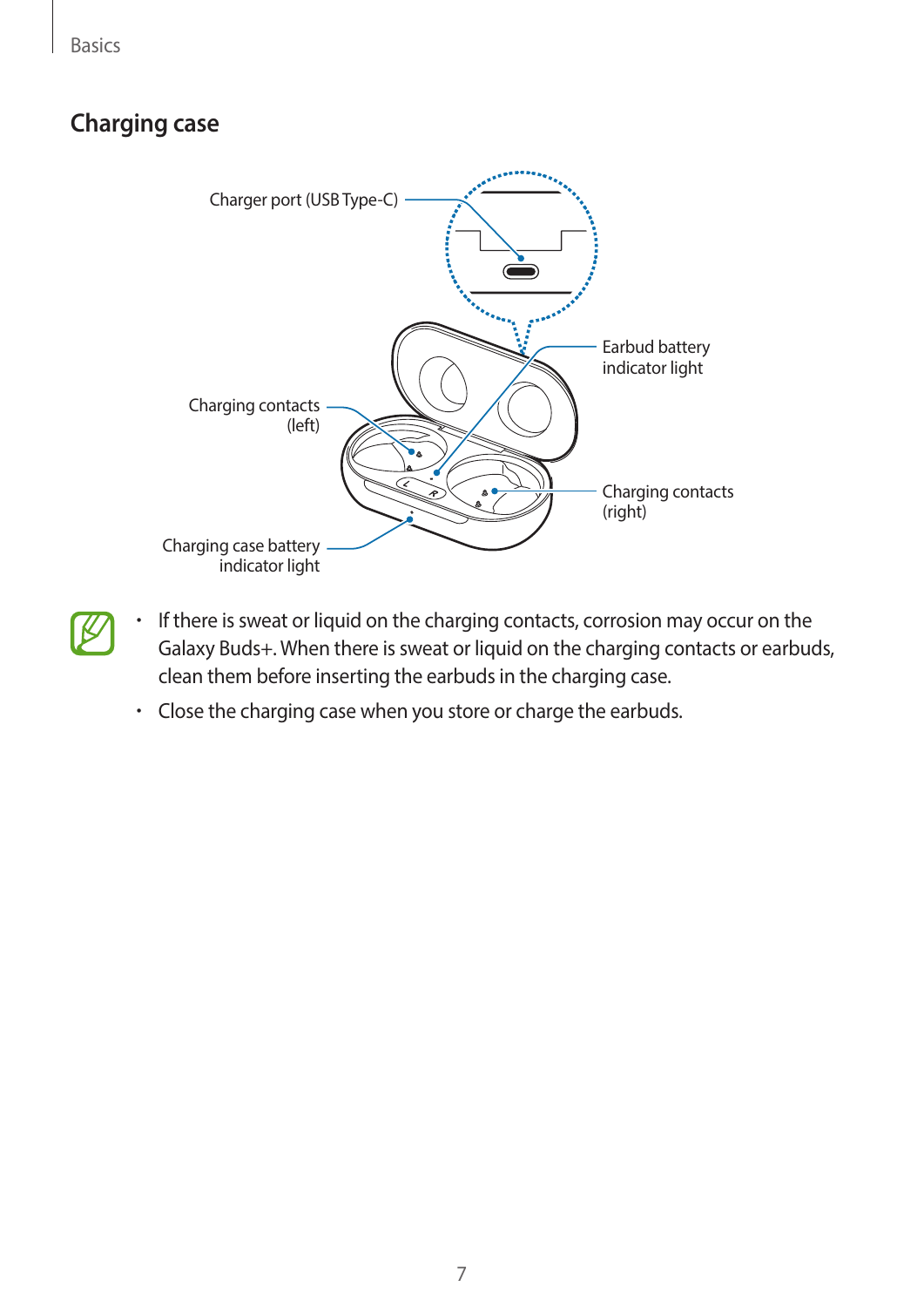## <span id="page-7-0"></span>**Preparing the earbuds for use**

### **Attaching an ear tip to the earbud**

- 1 Select the ear tip that fits your ear.
- 2 Cover the latch at the bottom of the earbud with the ear tip.



- Do not put the earbuds in your ears without ear tips. Doing so may hurt your ears.
	- Do not pull the ear tip excessively when you attach or detach it. The ear tip may tear.
- 3 Follow the same procedure for the opposite earbud.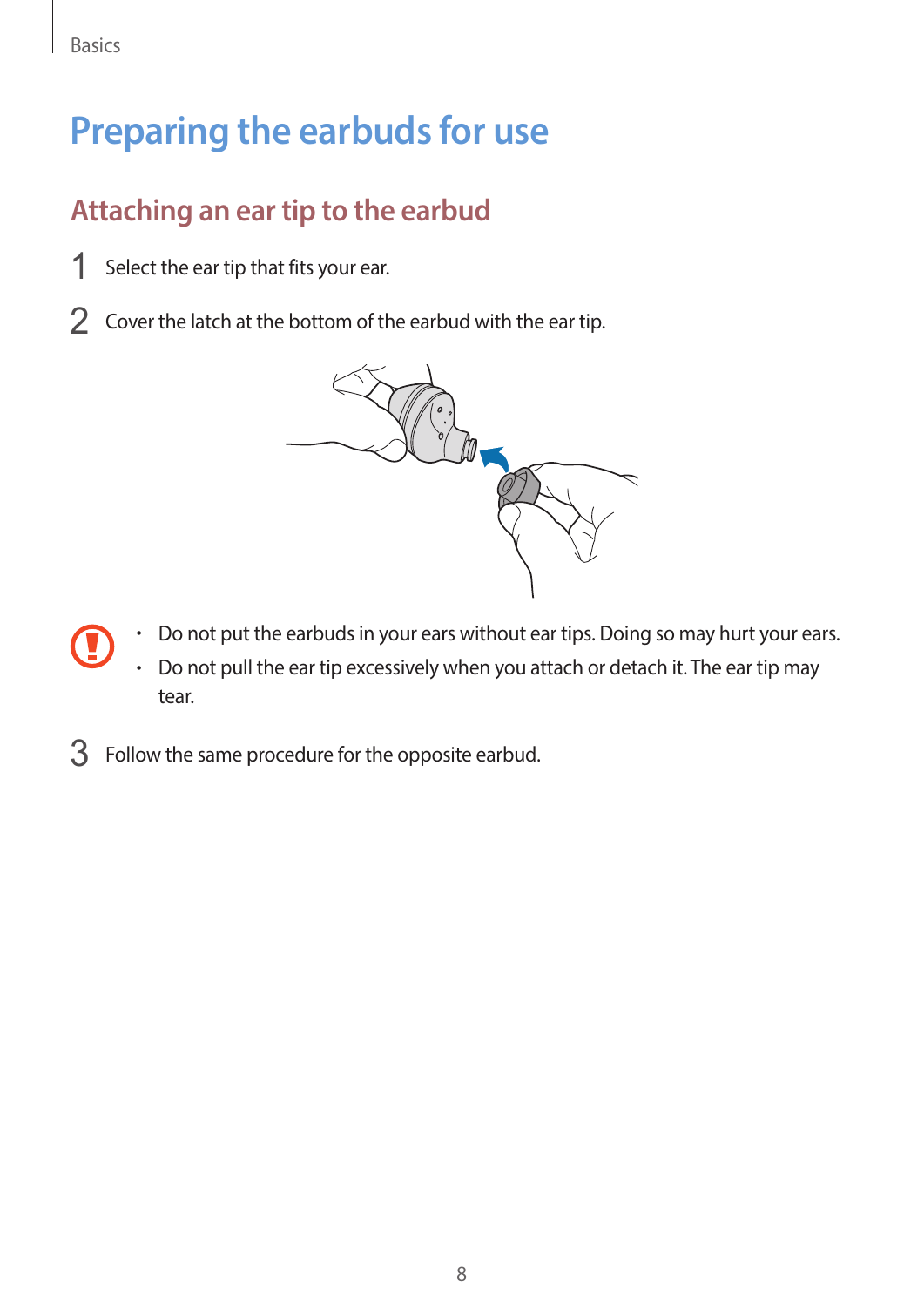### **Attaching a wing tip to the earbud**

- 1 Select the wing tip that fits your ear.
- 2 Select the wing tip for the left or right ear.
- 3 Hook the wing tip's groove to earbud's fixation hook and cover the earbud with the wing tip.



- Do not put the earbuds in your ears without wing tips. Doing so may hurt your ears.
	- Do not pull the wing tip excessively when you attach or detach it. The wing tip may tear.



Do not put the wing tips on the earbuds in the wrong direction. The earbuds will not fit in your ears properly.

4 Follow the same procedure for the opposite earbud.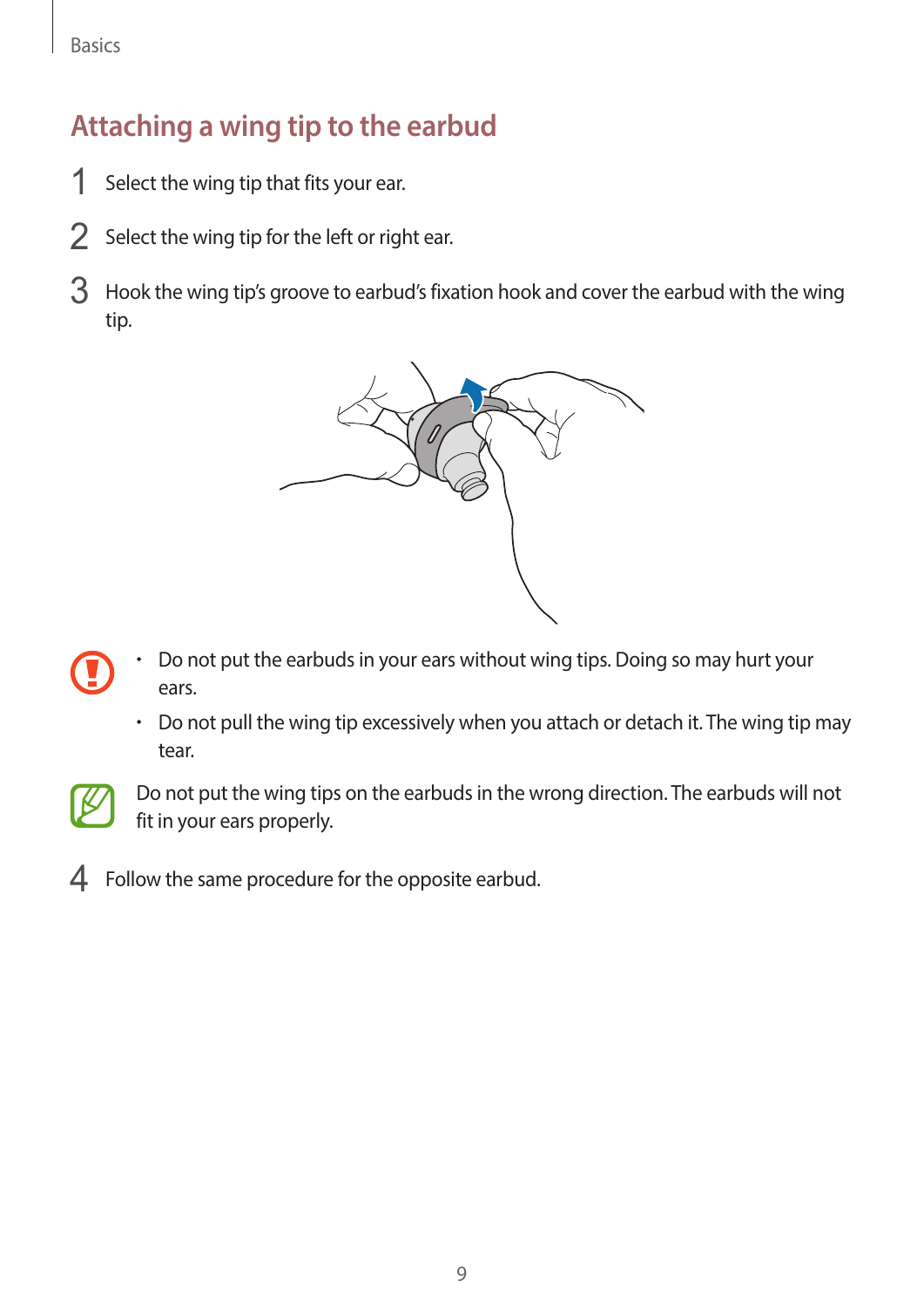# <span id="page-9-0"></span>**Battery**

### **Charging the battery**

Fully charge the battery before using the earbuds for the first time or when they have been unused for extended periods. The earbuds will power on while charging. When you charge the battery for the first time or when the battery is completely discharged, it needs at least 10 minutes to start to work.

Check the direction of each earbud, insert them into the corresponding slots, and then connect the charger.

The charging case, which has a built-in battery, is charged along with the earbuds that are in the charging case when connected to the charger.

You can charge the earbuds by placing them into the charging case that has been already charged.



Use only Samsung-approved chargers and cables. Unapproved chargers or cables can cause the battery to explode or damage the Galaxy Buds+.

- 
- Connecting the charger improperly may cause serious damage to the charging case. Any damage caused by misuse is not covered by the warranty.
- Use only USB Type-C cable supplied with the device. The charging case may be damaged if you use Micro USB cable.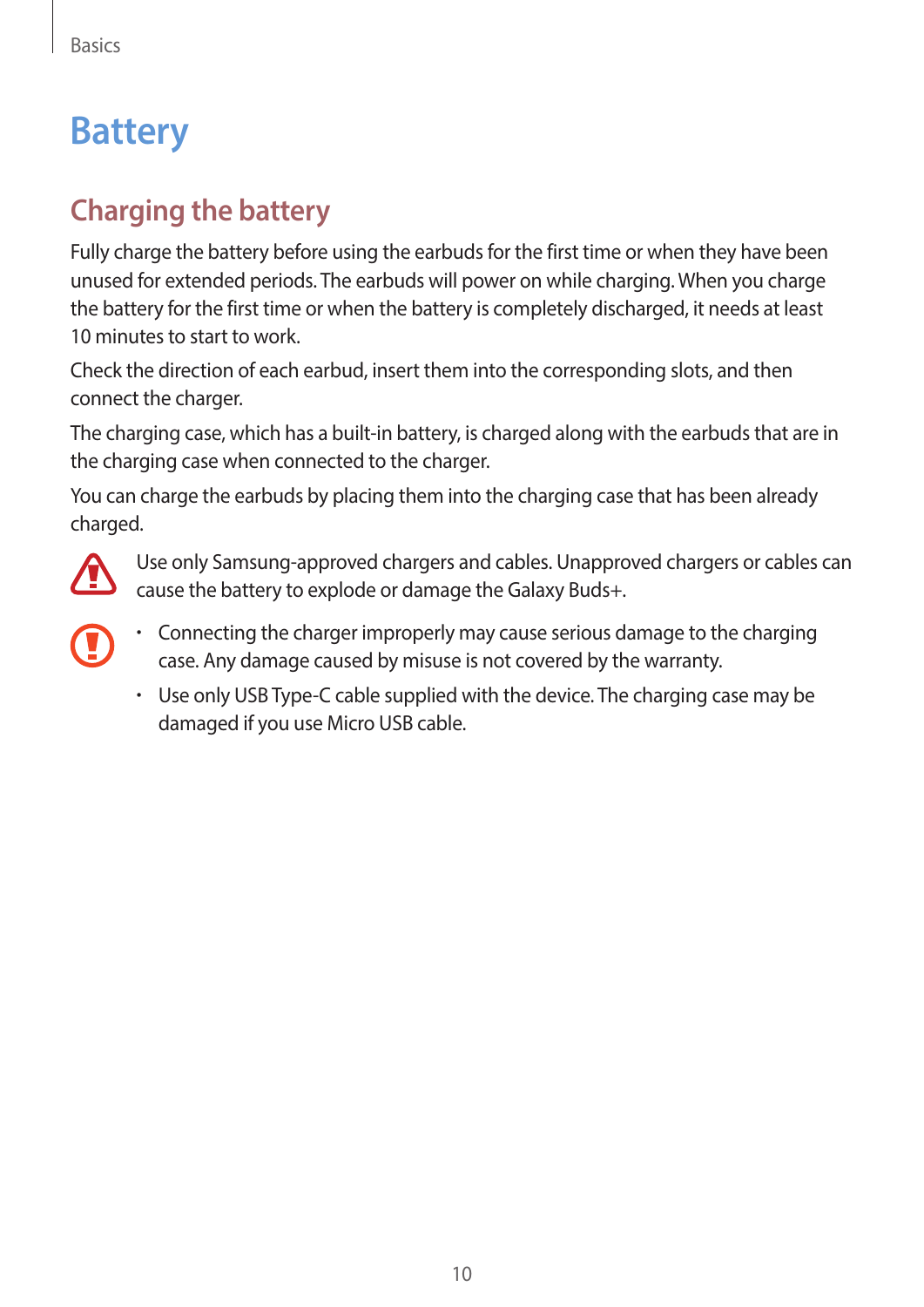• Chargers are sold separately.

- To save energy, unplug the charger when not in use. The charger does not have a power switch, so you must unplug the charger from the electric socket when not in use to avoid wasting power. The charger should remain close to the electric socket and easily accessible while charging.
- You cannot use your earbuds' wireless features while charging the earbuds' batteries.
- Close the charging case when you store or charge the earbuds.
- If there is sweat or liquid on the charging contacts, corrosion may occur on the Galaxy Buds+. When there is sweat or liquid on the charging contacts or earbuds, clean them before inserting the earbuds in the charging case.
- When you insert your earbuds in the charging case, the charging will start automatically, and it will stop automatically if earbuds are fully charged.
- It will likely not have a huge impact on the life of your Galaxy Buds+ even if you do not remove your earbuds from the charging case after the earbuds are fully charged.
- If you will not be using your Galaxy Buds+ for a long time, store them after they are charged.
- Do not put the wing tips on the earbuds in the wrong direction. The earbuds will not be charged if they are not properly inserted into the charging case.
- Open the charging case.
- 2 Check the direction of each earbud and correctly insert them into their corresponding slots in the charging case.

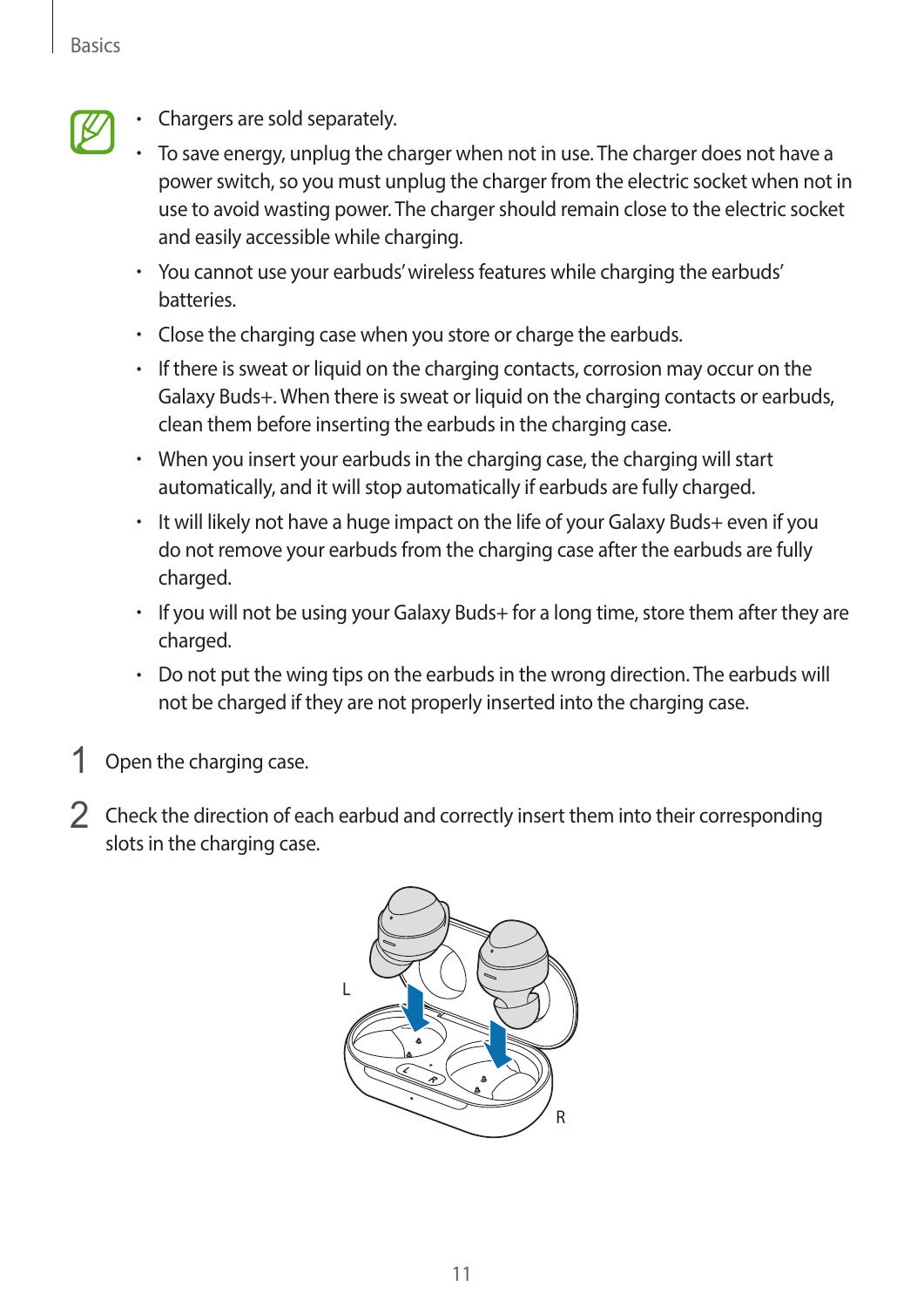- 3 Close the charging case.
- 4 Connect the USB cable to the charger and then plug the USB cable into the charger port.



Connecting the USB cable improperly may cause serious damage to the charging case. Any damage caused by misuse is not covered by the warranty.

5 Plug the charger into an electric socket.

The batteries of the earbuds and the charging case are charged simultaneously.

 $6$  After fully charging, disconnect the charging case from the charger. First unplug the USB cable from the charging case and then unplug the charger from the electric socket.

#### **Reducing the battery consumption**

When you are not using the earbuds, store them in the charged charging case. The touchsensitive sensor will continue to work while wearing the earbuds and reduce the usage time.

#### **Battery charging tips and precautions**

- If there is sweat or liquid on the charging contacts, corrosion may occur on the Galaxy Buds+. When there is sweat or liquid on the charging contacts or earbuds, clean them before inserting the earbuds in the charging case.
- Using a power source other than the charger, such as a computer, may result in a slower charging speed due to a lower electric current.
- While charging, the Galaxy Buds+ and the charger may heat up. This is normal and should not affect the Galaxy Buds+'s lifespan or performance. If the battery gets hotter than usual, the charger may stop charging. If this occurs during wireless charging, disconnect the Galaxy Buds+ from the charger to let them cool down, then charge the Galaxy Buds+ again later.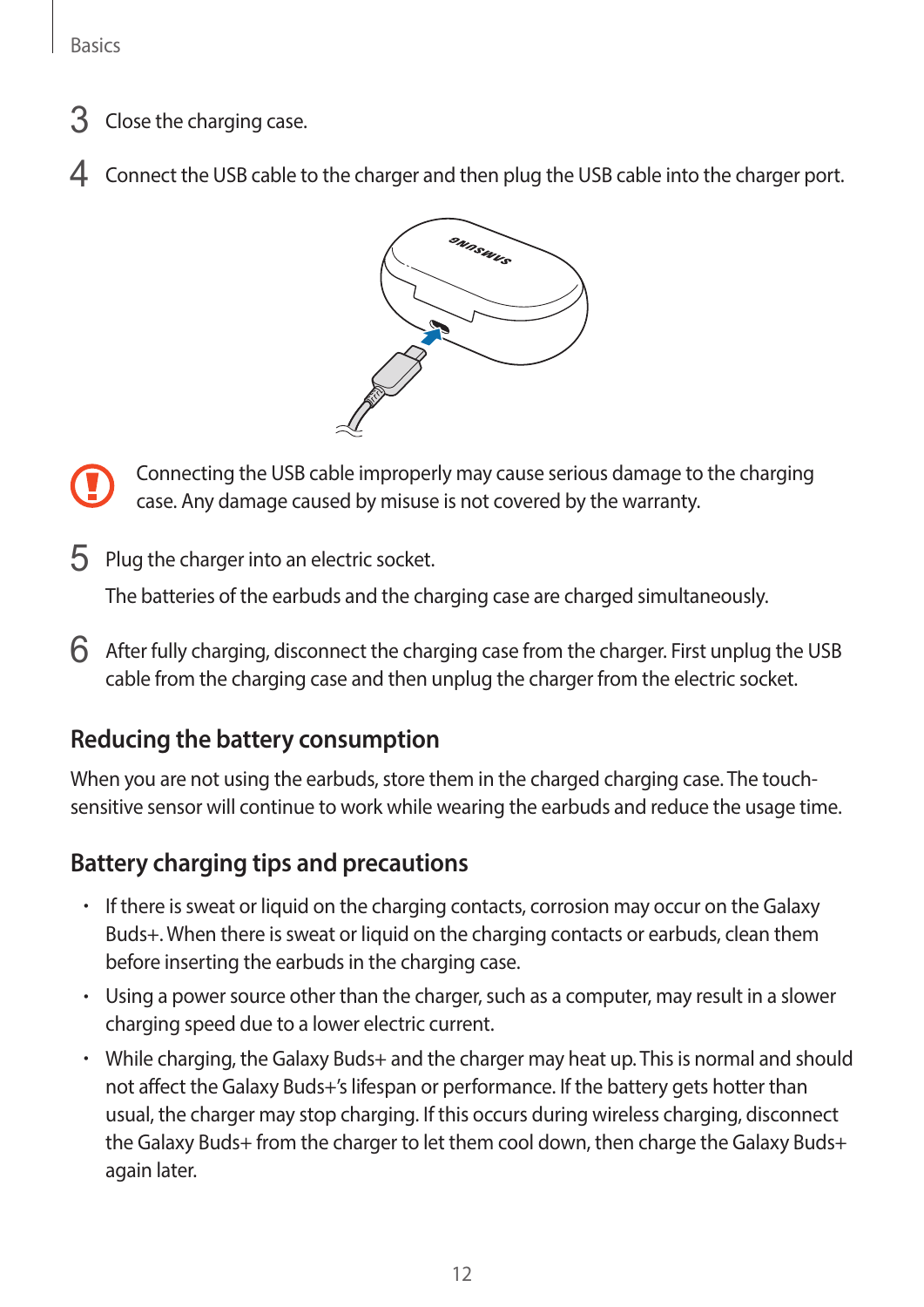Basics

- If you charge the Galaxy Buds+ while the charger port is wet, the Galaxy Buds+ may be damaged. Thoroughly dry the charger port before charging the Galaxy Buds+.
- If the Galaxy Buds+ are not charging properly, take the Galaxy Buds+ and the charger to a Samsung Service Centre.
- Avoid bending the USB cable. Doing so may damage or reduce the lifespan of the USB cable. Never use a damaged USB cable.

#### **Wireless charging**

The charging case has a built-in wireless charging coil. You can charge the battery by using a wireless charger or another device that functions as a wireless charger.

#### **Charging the battery with a wireless charger**

- 1 Open the charging case.
- 2 Check the direction of each earbud and correctly insert them into their corresponding slots in the charging case.
- 3 Close the charging case.
- 4 Place the centre of the charging case's back on the centre of the wireless charger.

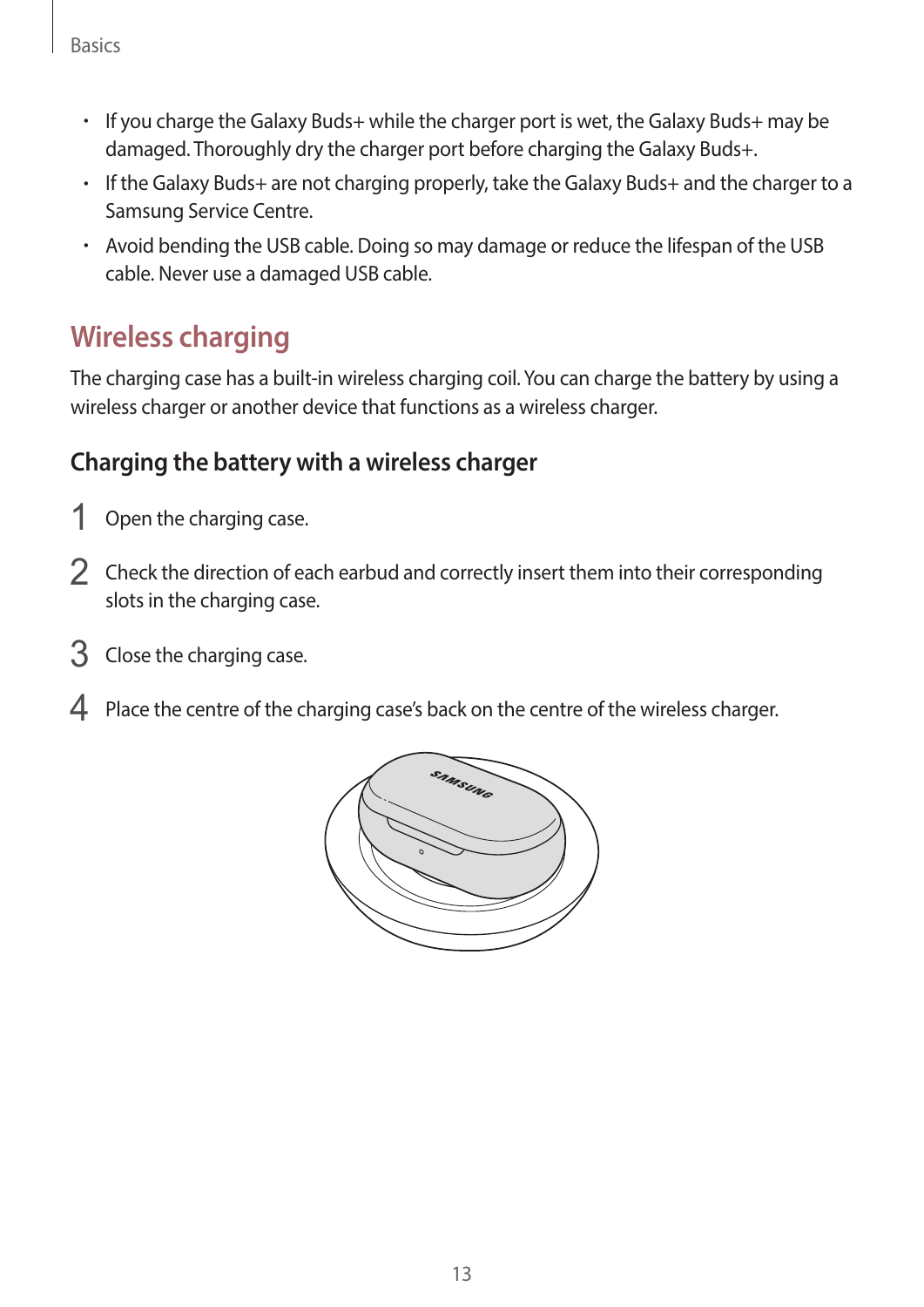$5$  After fully charging, disconnect the charging case from the wireless charger.



#### **Precautions for wireless charging**

Do not place the charging case on the wireless charger when conductive materials, such as metal objects and magnets, are placed between the charging case and the wireless charger.

The Galaxy Buds+ may not charge properly or may overheat, or the charging case may be damaged.



Use Samsung-approved wireless chargers. If you use other wireless chargers, the battery may not charge properly.

#### **Charging the battery using Wireless PowerShare**

- 1 Open the charging case.
- 2 Check the direction of each earbud and correctly insert them into their corresponding slots in the charging case.
- 3 Close the charging case.
- 4 Place the centre of the charging case's back on the device that functions as a wireless charger.



The location of the wireless charging coil may vary by device. Adjust the device and the charging case to make a strong connection.

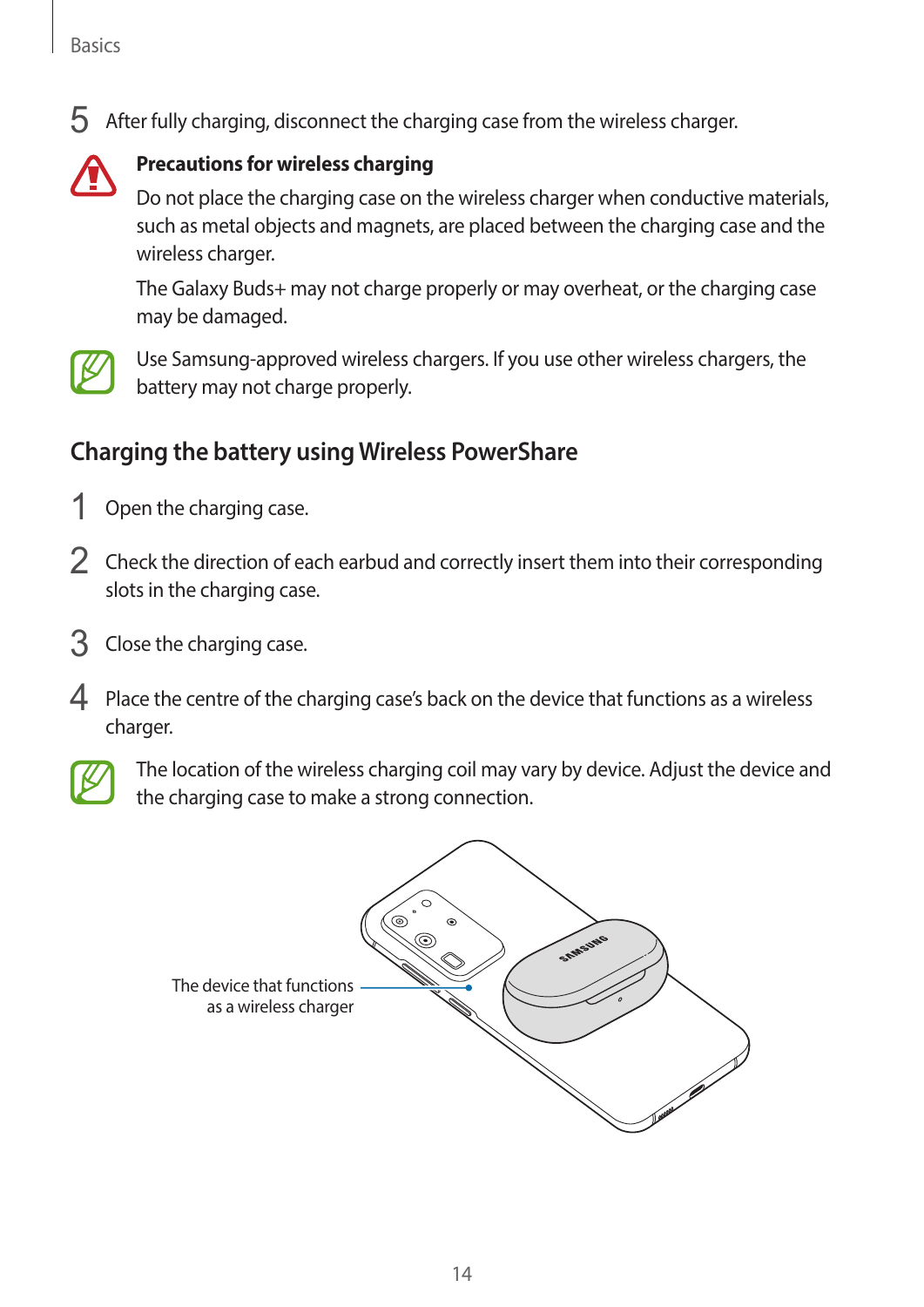$5$  After fully charging, disconnect the charging case from the device that functions as a wireless charger.



- To charge properly, do not move or use either the device that functions as a wireless charger or the charging case while charging.
- The power charged to the Galaxy Buds+ may be less than the amount shared to them by the device that functions as a wireless charger.
- If you charge the Galaxy Buds+ while charging the device that functions as a wireless charger, the charging speed may decrease or the Galaxy Buds+ may not charge properly, depending on the charger type.
- The charging speed or efficiency may vary depending on the device's condition or the surrounding environment.
- If the remaining battery power of the device that functions as a wireless charger drops below a certain level, power sharing will stop.

### **Checking the battery level**

Connect the earbuds to your mobile device, launch the **Galaxy Wearable** app on your mobile device, and view the battery status of each earbud and the charging case. Refer to [Connecting the earbuds to a mobile device](#page-17-1) for more information.





When the remaining battery level is low, a notification will appear on the mobile device's notification panel.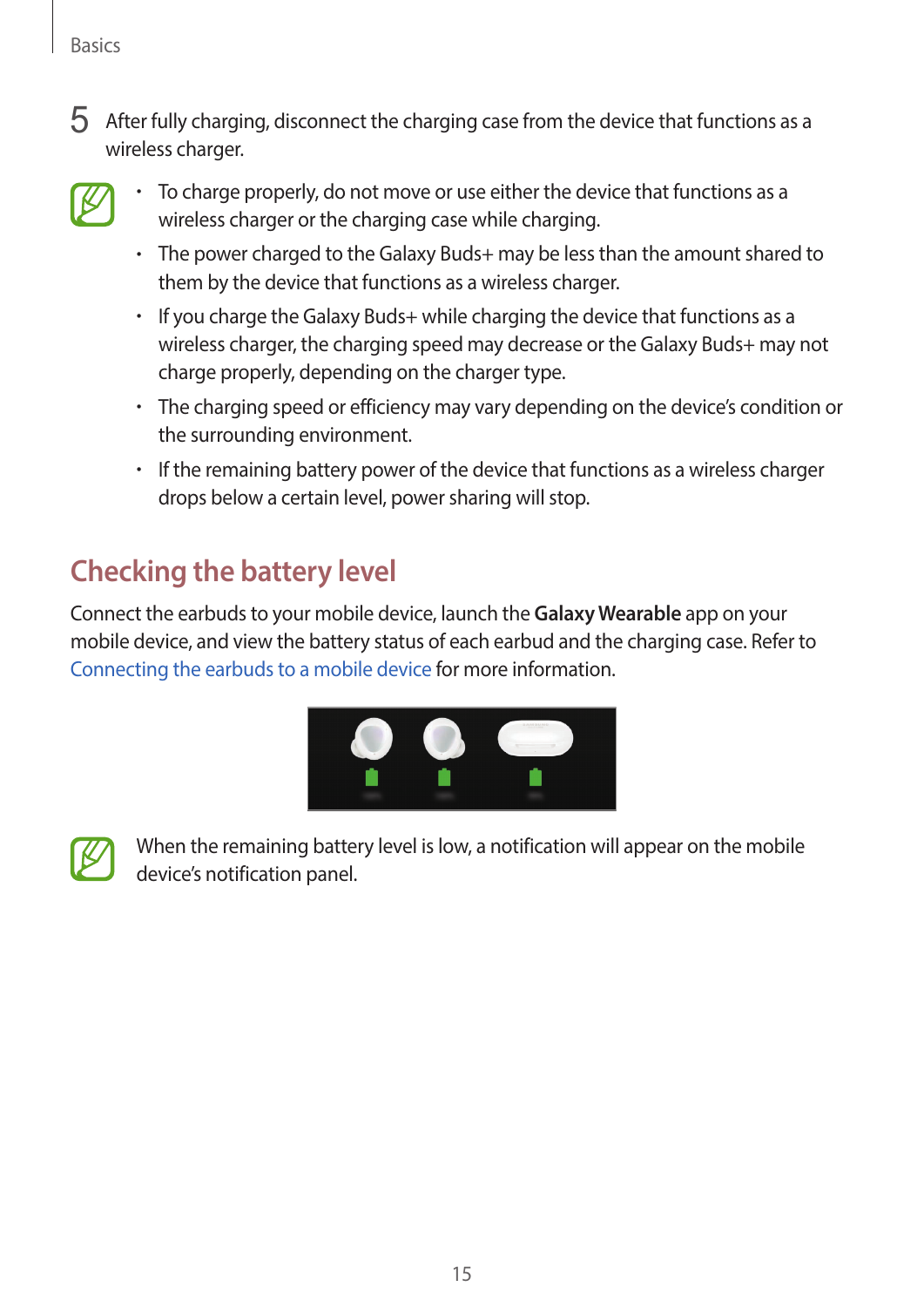## <span id="page-15-0"></span>**Battery indicator lights identification**

The battery indicator lights inform you of your earbuds and the charging case's charging status.

The earbud battery indicator light is located inside of the charging case and shows the charging status of the earbuds. The charging case battery indicator light on the front of the charging case indicates the charging status of the case itself.

#### **Earbud battery indicator light**

| Colour             | <b>Status</b>                                   |
|--------------------|-------------------------------------------------|
| Continuously red   | • Charging                                      |
| Continuously green | $\cdot$ Fully charged                           |
| Flashes red        | • Charging blocked due to abnormal temperatures |

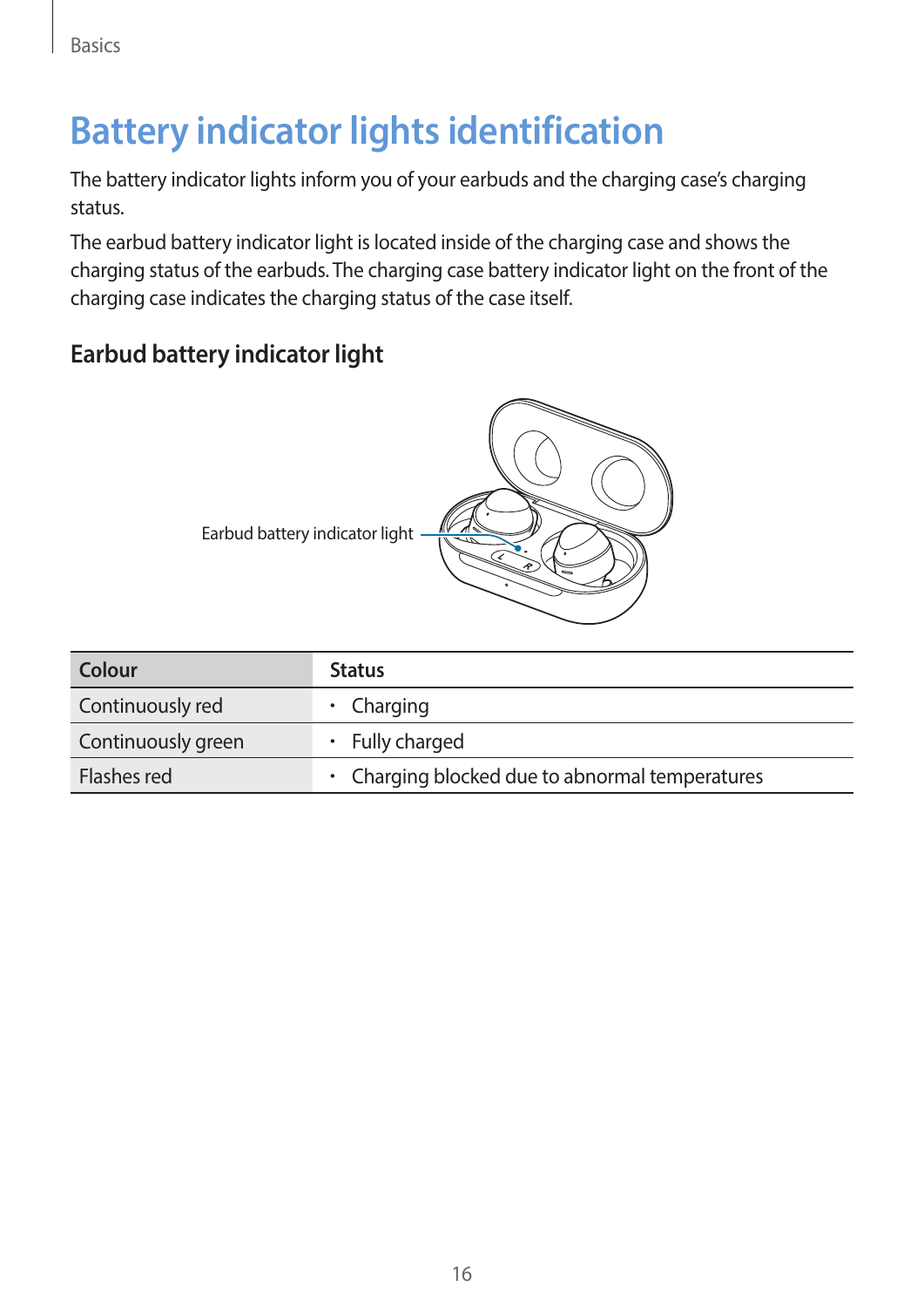#### **Charging case battery indicator light**



| Colour                                                                   | <b>Status</b>                                              |
|--------------------------------------------------------------------------|------------------------------------------------------------|
| Continuously red                                                         | Charging                                                   |
| Continuously green                                                       | Fully charged<br>٠                                         |
| Flashes red (rapid pace)                                                 | Charging blocked due to abnormal temperatures<br>$\bullet$ |
| Flashes red (flashes after<br>closing the charging case)                 | Battery power is low (lower than 10 %)                     |
| Red (stays on for five seconds<br>after closing the charging<br>case)    | Battery power is low (lower than 30 %)                     |
| Yellow (stays on for five<br>seconds after closing the<br>charging case) | Battery power is moderate (between 30 % and 60 %)          |
| Green (stays on for five<br>seconds after closing the<br>charging case)  | Battery power is high (more than 60 %)                     |



- The charging case battery indicator light flashes red when the external power is cut off during charging.
- If the battery indicator lights do not work as described, disconnect the charger from the charging case and reconnect it.
- The charging case battery indicator light will turn on only after inserting the earbuds into the charging case and closing it.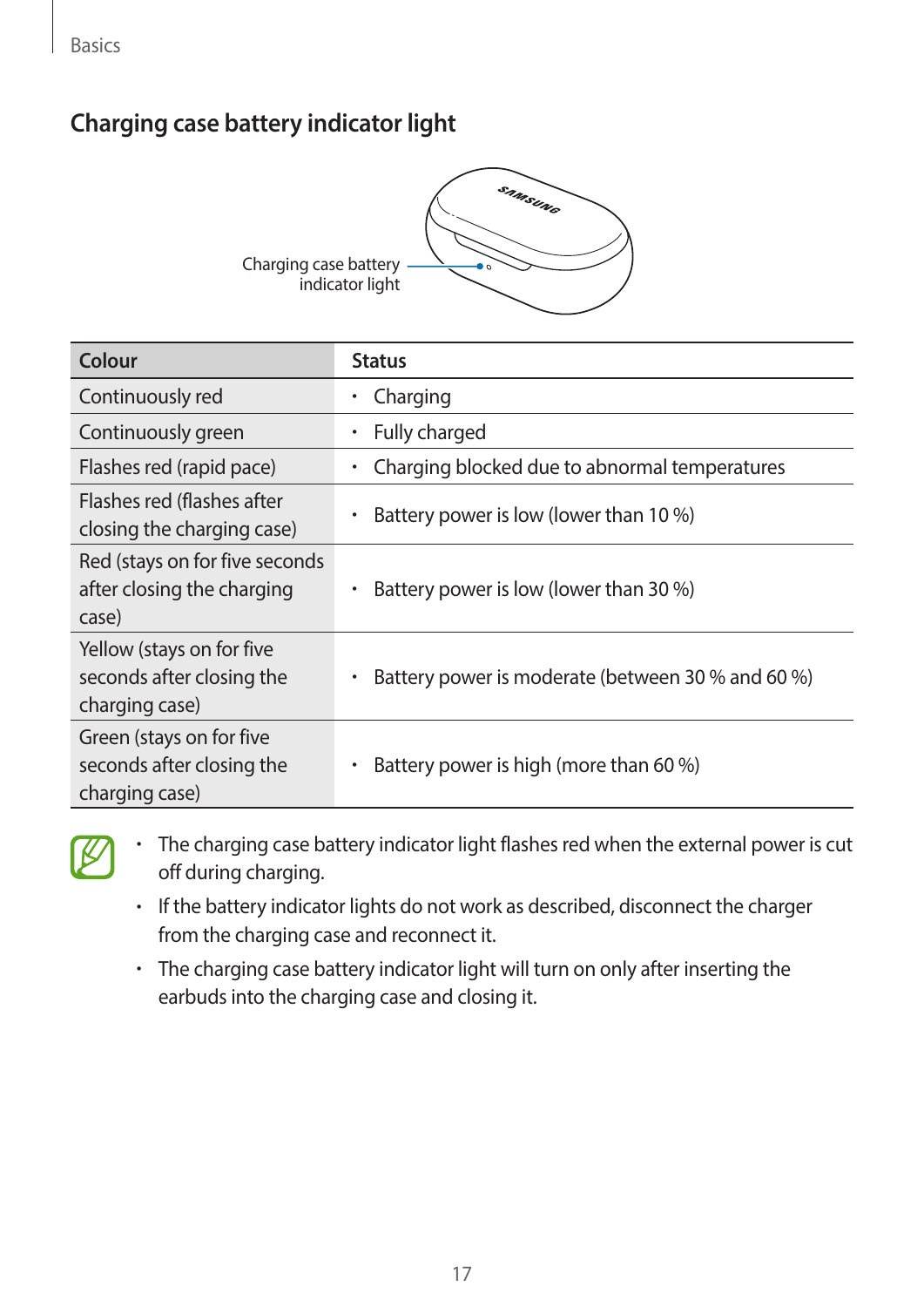# <span id="page-17-0"></span>**Using the earbuds**

## <span id="page-17-1"></span>**Connecting the earbuds to a mobile device**

#### **Connecting the earbuds to a Samsung mobile device for the first time**

1 Check the direction of each earbud and correctly insert them into their corresponding slots in the charging case.

If the earbud battery indicator light does not flash, connect the charging case to the charger and charge them for more than 10 minutes.

- 2 Close the charging case.
- 3 Open the charging case.

The earbuds will enter Bluetooth pairing mode automatically and a pop-up window will appear on your mobile device.

If the pop-up window does not appear or if you want to connect to a non-Samsung mobile device that also uses the Android OS, refer to [Connecting to a non-Samsung](#page-20-0)  [mobile device that also uses the Android OS \(or, the connection pop-up window does](#page-20-0)  [not appear\)](#page-20-0).



When the charging case battery indicator light flashes in red, take out the earbuds from the charging case and insert them into the case again.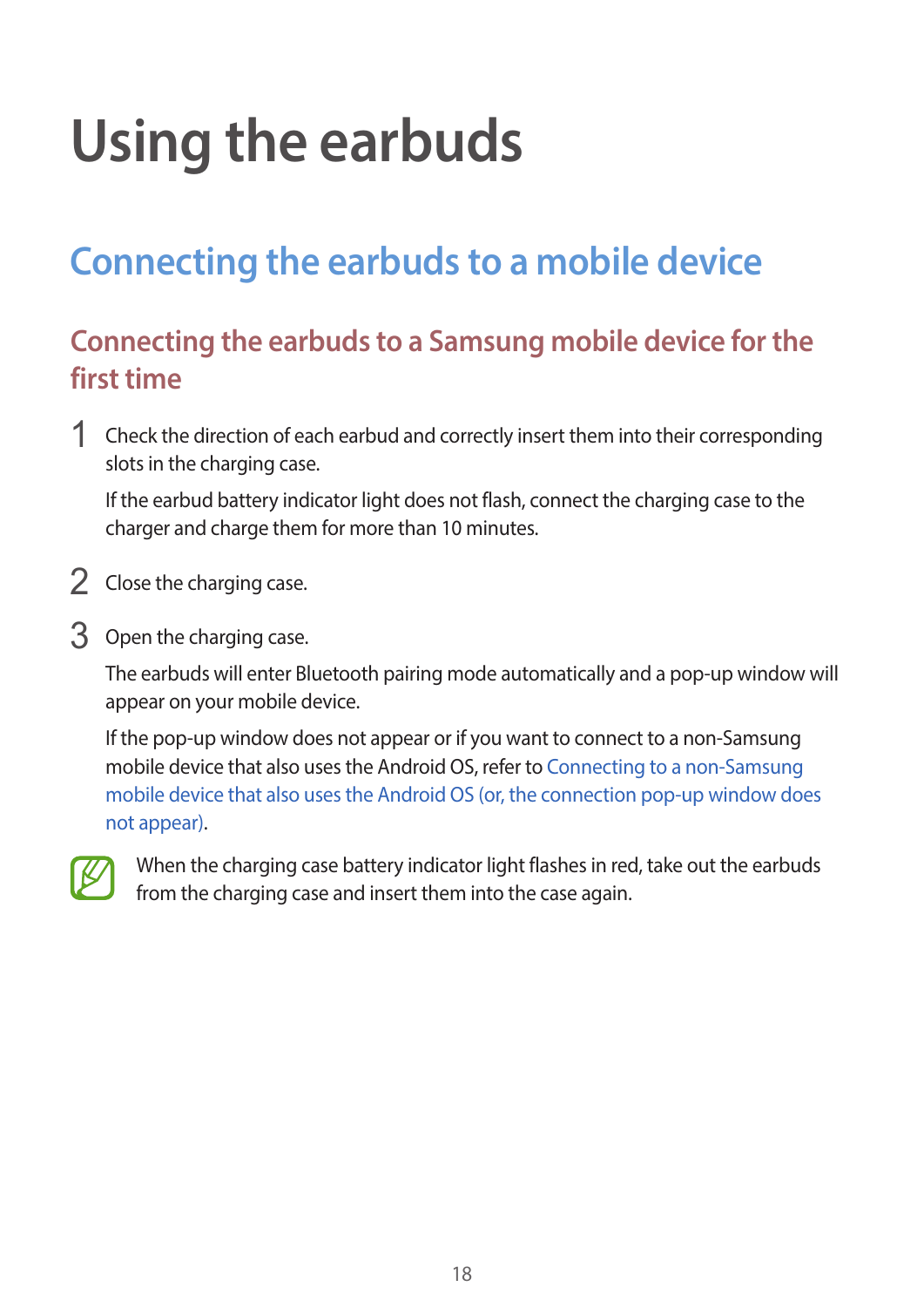4 On your mobile device, tap **Connect** on the pop-up window.





 $5$  Follow the on-screen instructions to complete the connection.

Once the earbuds are connected to your mobile device, they will automatically attempt to connect to your mobile device whenever you open the charging case while the earbuds are inside it.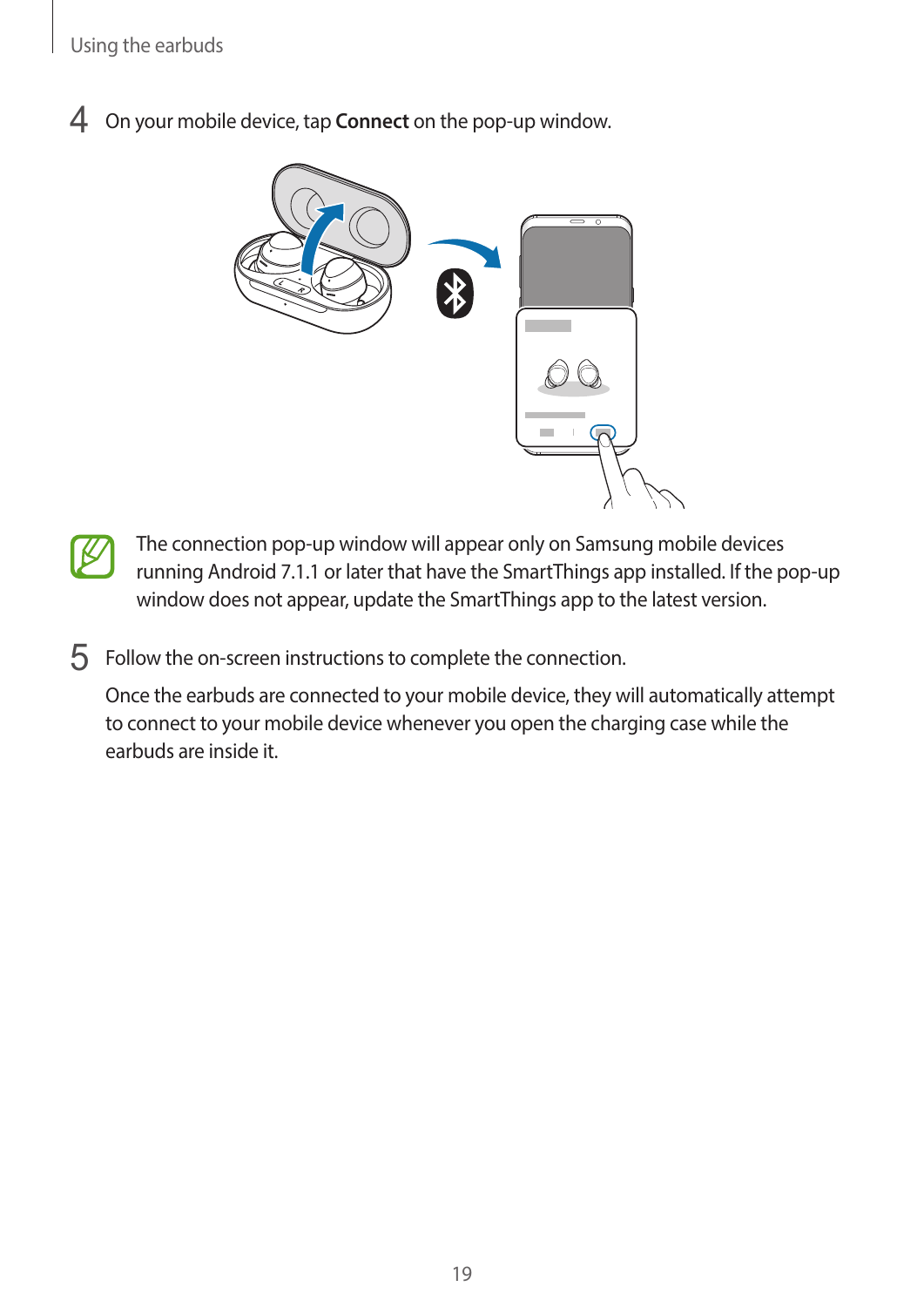- 
- If the earbuds do not connect to a mobile device within three minutes, Bluetooth pairing mode will be deactivated. Close the charging case again and open it. The earbuds will enter Bluetooth pairing mode.
- If you want to connect to another mobile device after a connection has been established, refer to [Connecting with other devices after disconnecting from the](#page-34-1)  [previous mobile device.](#page-34-1)
- When connecting earbuds with a mobile device that has been signed in to a Samsung account, the earbuds pairing information will be synced on the other mobile devices that use the same Samsung account and you do not need to pair them at the beginning again. To connect the other devices that use the same Samsung account with the earbuds, on the mobile devices that you want to connect, open the notification panel and tap **Media**, or tap **Settings** → **Connections** → **Bluetooth**, and then select the earbuds synced through the Samsung account.
- If only a single earbud is connected to your mobile device, you will hear the sound in mono. It will automatically switch to stereo mode when both earbuds are connected to your mobile device.
- If the earbuds do not connect to a mobile device, the connection pop-up window does not appear, or your mobile device cannot find the earbuds, tap and hold both earbuds' touchpads while wearing them to enter Bluetooth pairing mode manually. When Bluetooth pairing mode is entered, you will hear a sound. However, you cannot use this method when you are playing music after setting the volume adjustment as a preset tap-and-hold feature.

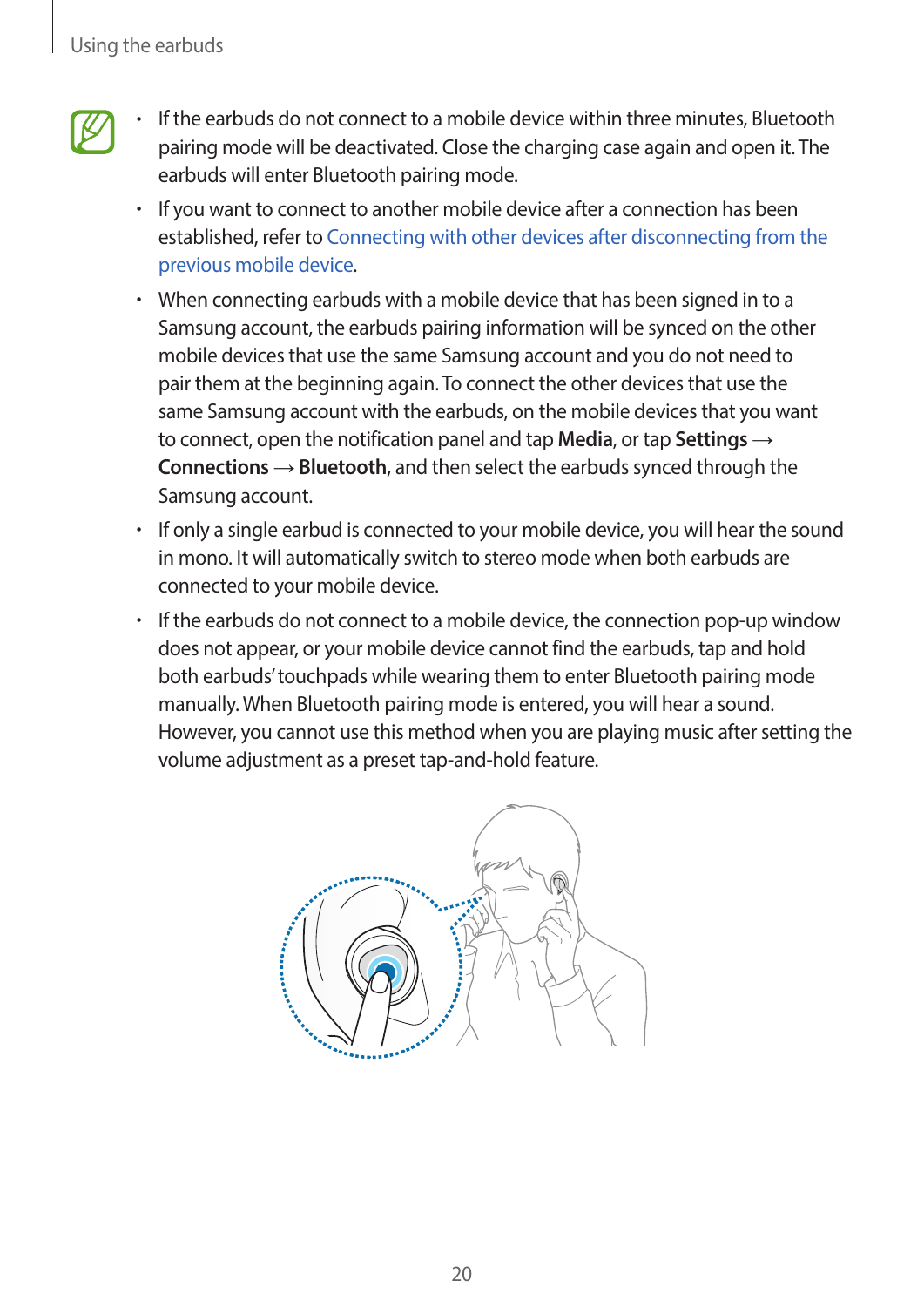### <span id="page-20-0"></span>**Connecting to a non-Samsung mobile device that also uses the Android OS (or, the connection pop-up window does not appear)**

- 1 On your mobile device, launch **Galaxy Store** or **Play Store** and download the Galaxy Wearable app.
- 
- You can download the Galaxy Wearable app only on mobile devices running Android operating system 5.0 (API 21), or later, and with 1.5 GB of RAM or more.
	- You can change the language of the Galaxy Wearable app on your connected mobile device. On your mobile device, launch **Settings** → **General management**  $\rightarrow$  **Language and input** → **Language**. English may appear by default if the selected language on the Settings screen is not supported on the Galaxy Wearable app.
	- When connecting to an iOS mobile device, launch the **App Store** app and install the Galaxy Buds+ app to connect your earbuds to your device. Some features may not be available.
- 2 Check the direction of each earbud and correctly insert them into their corresponding slots in the charging case.

If the earbud battery indicator light does not flash, connect the charging case to the charger and charge them for more than 10 minutes.

- 3 Close the charging case.
- 4 Open the charging case.

The earbuds will enter Bluetooth pairing mode automatically.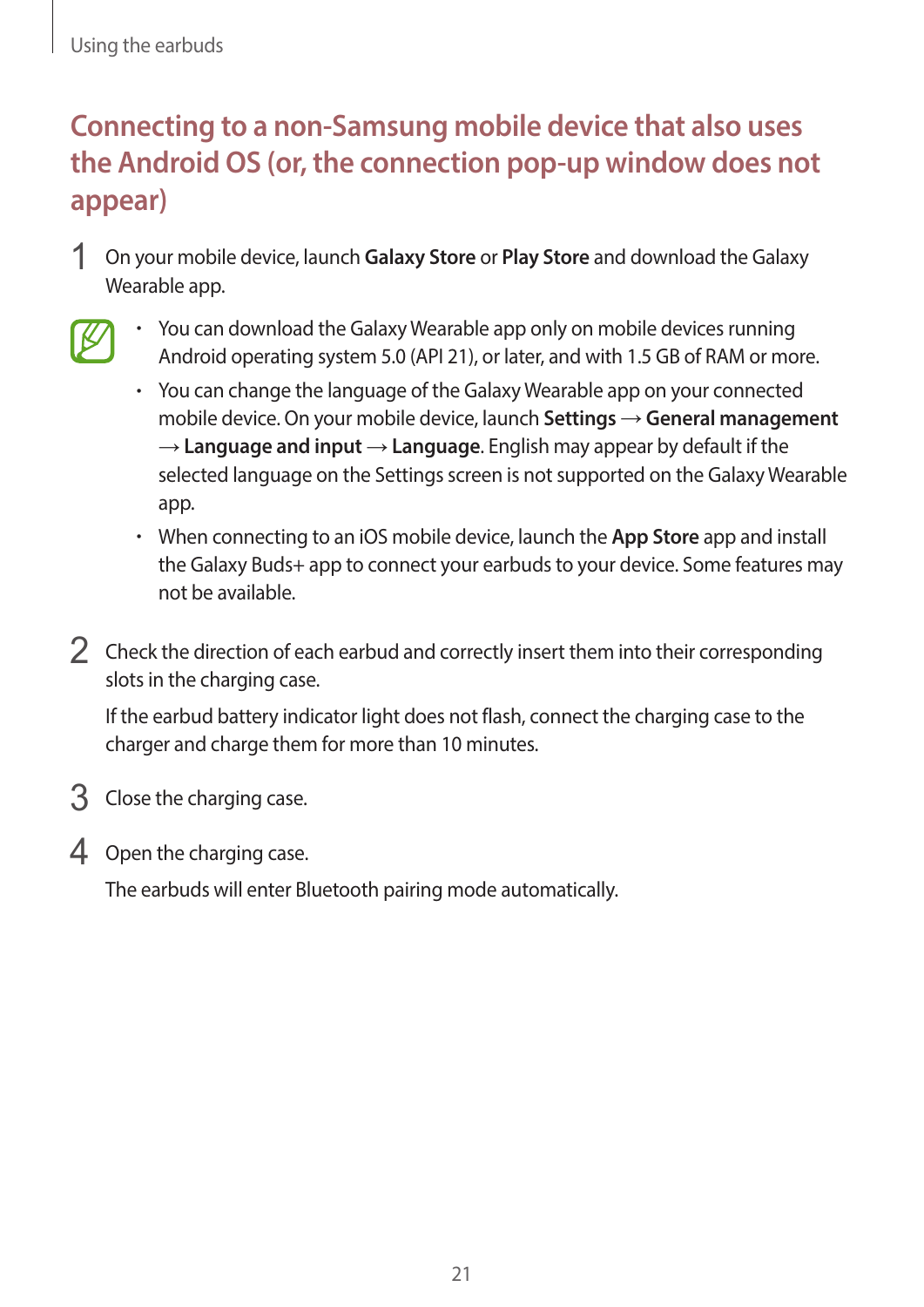5 On your mobile device, activate the Bluetooth feature to connect the earbuds to your mobile device, launch the **Galaxy Wearable** app, and then follow the on-screen instructions to complete the connection.



#### **Tips and precautions when connecting to the mobile device**

- If the earbuds do not connect to a mobile device within three minutes, Bluetooth pairing mode will be deactivated. Close the charging case again and open it. The earbuds will enter Bluetooth pairing mode.
- If you want to connect to another mobile device after a connection has been established, refer to [Connecting with other devices after disconnecting from the previous mobile](#page-34-1)  [device](#page-34-1).
- If the earbuds do not connect to a mobile device, the connection pop-up window does not appear, or your mobile device cannot find the earbuds, tap and hold both earbuds' touchpads while wearing them to enter Bluetooth pairing mode manually. When Bluetooth pairing mode is entered, you will hear a sound. However, you cannot use this method when you are playing music after setting the volume adjustment as a preset tapand-hold feature.
- Connection methods may vary depending on your device and software version.
- You can download the Galaxy Wearable app only on mobile devices running Android operating system 5.0 (API 21), or later, and with 1.5 GB of RAM or more.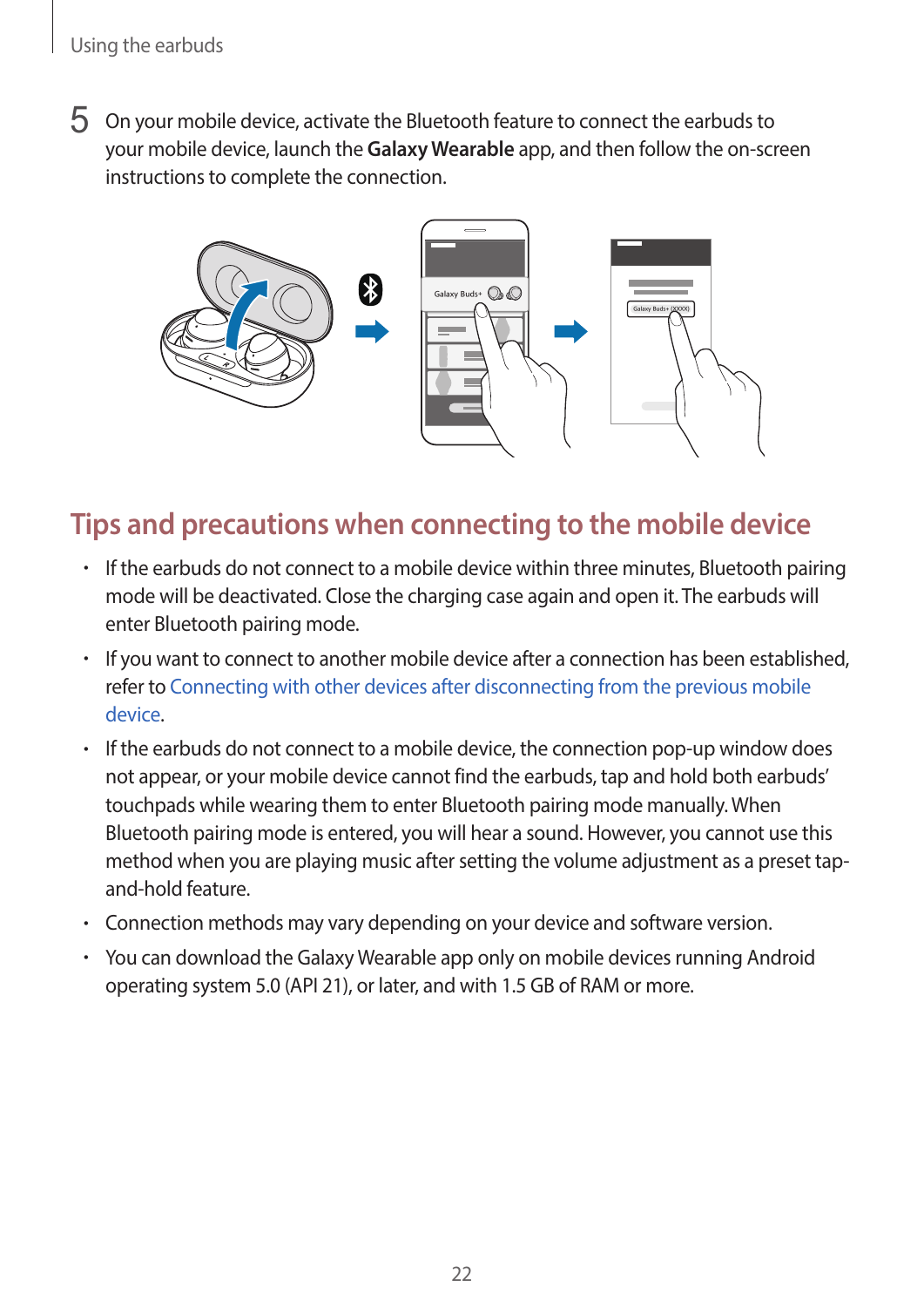### **Tips and precautions for using Bluetooth**

Bluetooth is a wireless technology standard that uses a 2.4 GHz frequency to connect to various devices over short distances. It can connect and exchange data with other Bluetooth enabled devices, such as mobile devices, without connecting via cables.



#### **Notices for using Bluetooth**

- To avoid problems when connecting your earbuds to another device, place the devices close to each other.
- Ensure that your earbuds and the other Bluetooth device are within the Bluetooth connection range (10 m). The distance may vary depending on the environment the devices are used in.
- Ensure that there are no obstacles between the earbuds and a connected device, including human bodies, walls, corners, or fences.
- Do not touch the Bluetooth antenna of a connected device.
- Bluetooth uses the same frequency as some industrial, scientific, medical, and low power products and interference may occur when making connections near these types of products.
- Some devices, especially those that are not tested or approved by the Bluetooth SIG, may be incompatible with the earbuds.
- Do not use the Bluetooth feature for illegal purposes (for example, pirating copies of files or illegally tapping communications for commercial purposes).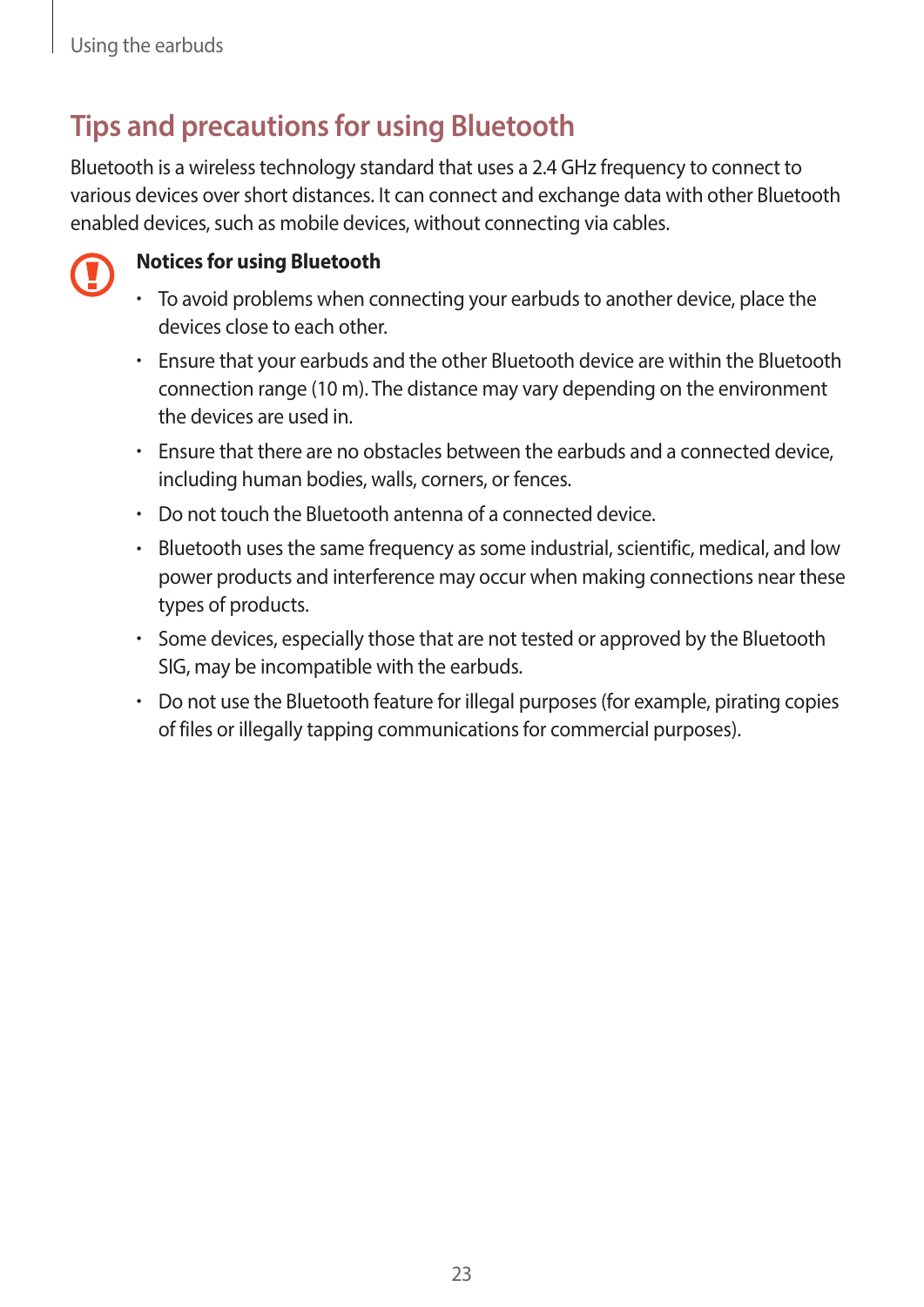### <span id="page-23-0"></span>**Wearing the earbuds**

Insert the wing tips into your ears and adjust accordingly to fit your ears.



- Your device contains magnets, which may affect medical devices, such as pacemakers or implantable cardioverter defibrillators. If you are using any of these medical devices, keep your device a safe distance from them and consult with your physician before you use the device.
	- Keep a safe distance between your device and objects that are affected by magnets. Objects such as credit cards, passbooks, access cards, boarding passes, or parking passes may be damaged or disabled by the magnets in the device.
	- If the touch-sensitive sensor does not make contact with your ear, the earbud may not work. Use the wing tips and ear tip that fit your ears if you do not hear a sound informing you that the earbud is detected.
		- Follow all posted warnings and directions from authorised personnel in areas where the use of wireless devices is restricted, such as aeroplanes and hospitals.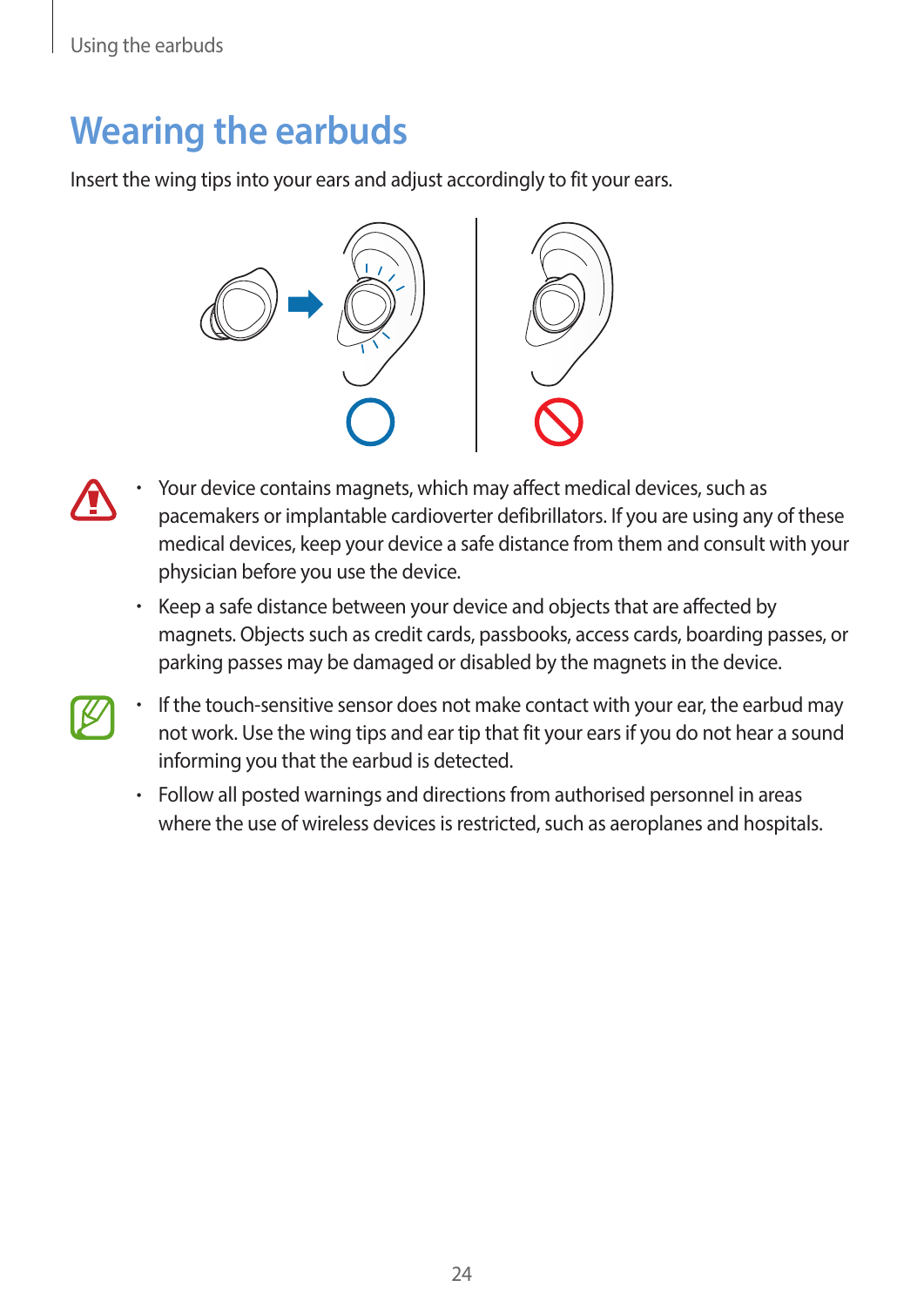- <span id="page-24-0"></span>1 Check the direction of each earbud and put them in your ears with the wing tip facing upwards until they sit conformably in your ears.
- $2$  Adjust the earbuds by rotating them to the left or right to fit your ears.

The touch-sensitive sensor will automatically detect that you are wearing the earbuds when you put them on. Then, the earbud will emit a sound informing you that the earbud is detected.

### **Using the touchpad**

You can control music playback, answer or reject calls, and start a conversation with Bixby by using the touchpad.



- To avoid hurting your ears, do not apply excessive pressure to the touchpad with your fingertips.
	- To avoid damaging the touchpad, do not tap it with anything sharp.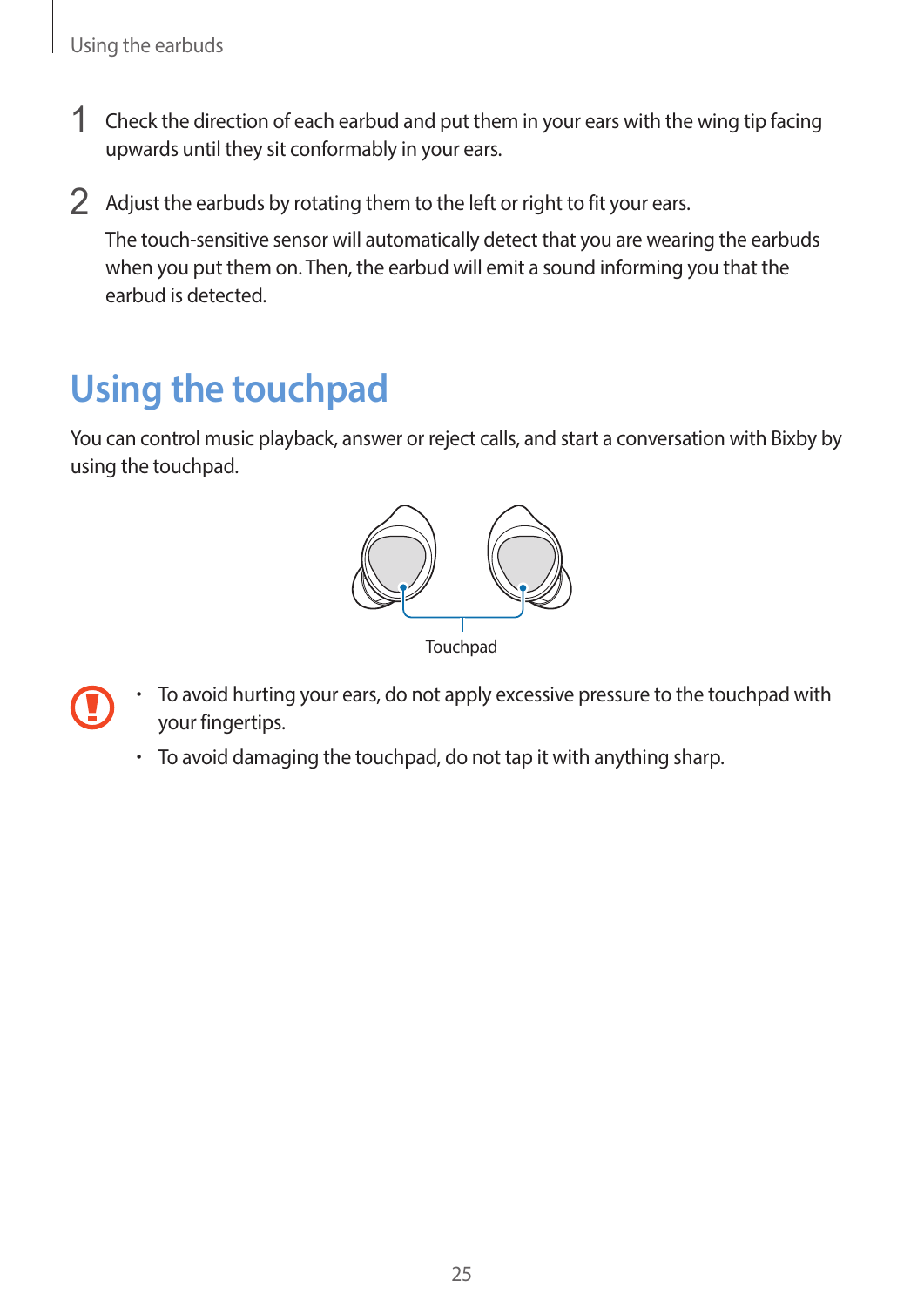#### Using the earbuds





#### **Single tap**

• Play or pause track.

#### **Double tap**

- Play next track.
- Answer or end a call.
- Place the current call on hold and answer the second call.
- Switch between the current call and the held call.

#### **Triple tap**

- Play previous track.
	- If you triple-tap three seconds after a track begins playing, it will start the track from beginning. Triple-tap the touchpad within three seconds of when a track begins playing to play the previous track.

#### **Tap and hold**

- Activate a preset feature.
	- It is set by default to launch Bixby. Refer to [Setting a preset tap-and-hold feature](#page-26-0) for more information about changing preset menus.
- Decline a call.
- Turn the microphone on or off during a call.
	- This will not display anything on the mobile device.
- Retrieve a held call after ending a current call.



If the earbuds do not connect to a mobile device, the connection pop-up window does not appear, or your mobile device cannot find the earbuds, tap and hold both earbuds' touchpads while wearing them to enter Bluetooth pairing mode manually. When Bluetooth pairing mode is entered, you will hear a sound. However, you cannot use this method when you are playing music after setting the volume adjustment as a preset tap-and-hold feature.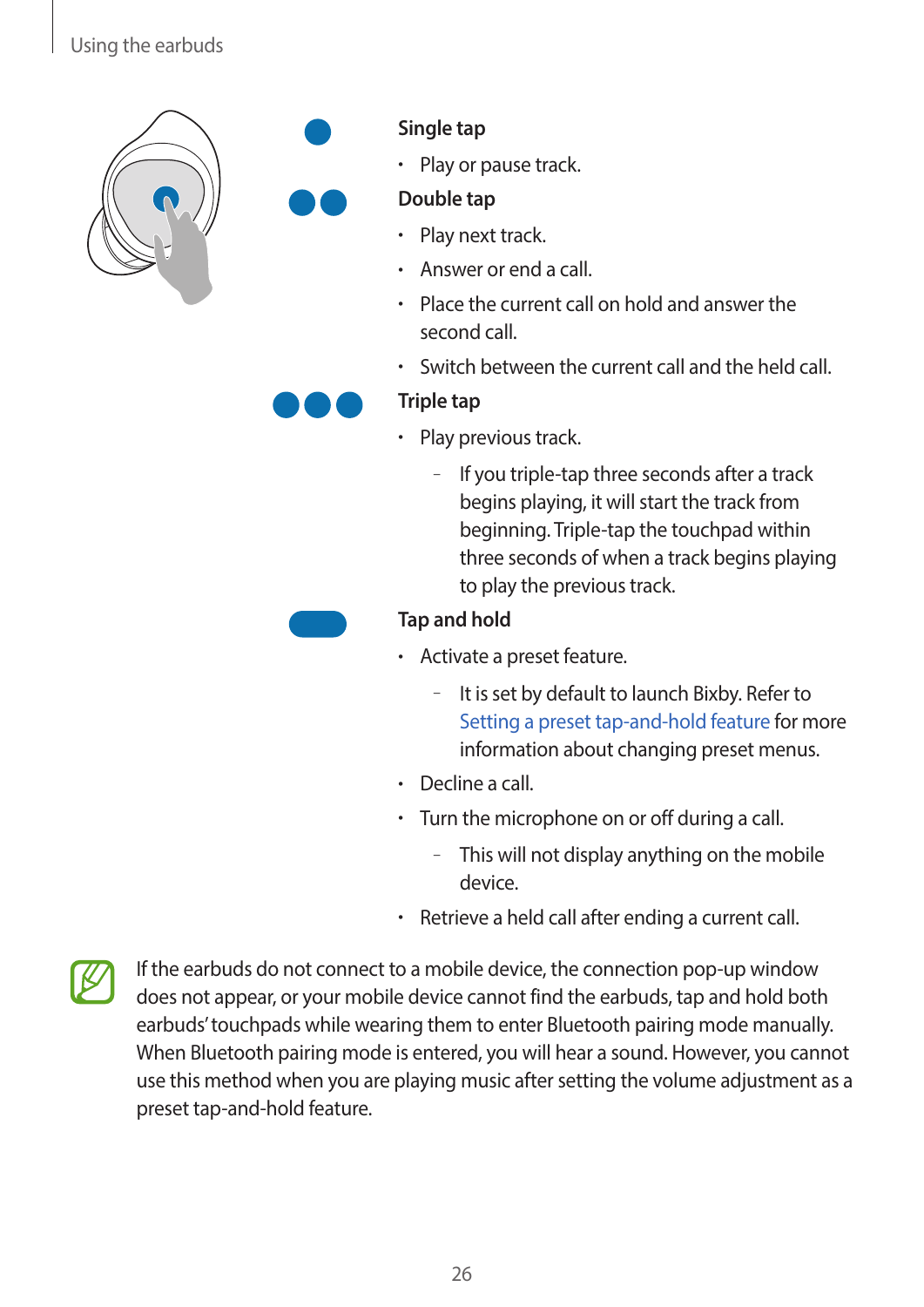#### <span id="page-26-1"></span>**Using the touchpad lock feature**

You can prevent unintended actions by using the touchpad lock feature.

- 1 Launch the **Galaxy Wearable** app on the mobile device.
- 2 Tap **Touchpad**.
- 3 Tap the **Lock touchpad** switch to activate it.

#### <span id="page-26-0"></span>**Setting a preset tap-and-hold feature**

You can select a preset tap-and-hold feature of each earbud to activate features quickly and conveniently.

- 1 Launch the **Galaxy Wearable** app on the mobile device.
- 2 Tap **Touchpad**.
- 3 Tap **Left** or **Right** under **Touch and hold touchpad**.
- 4 Select a feature that you want to use as a preset tap-and-hold feature.
	- **Voice command**: Start a conversation with an intelligent voice assistant service. When using Bixby, refer to [Using Bixby](#page-27-1) for more information.
	- **Ambient sound**: Activate or deactivate ambient sound mode.
	- **Volume down**/**Volume up**: Adjust the volume.
- 
- If you select the volume adjustment feature as one side's preset tap-and-hold feature, the other side's preset tap-and-hold feature is also automatically set to the to volume adjustment feature.
- When the volume adjustment feature has been already selected and you try to change the one side's preset tap-and-hold feature, the other side's preset tap and hold feature is automatically set to launch Bixby.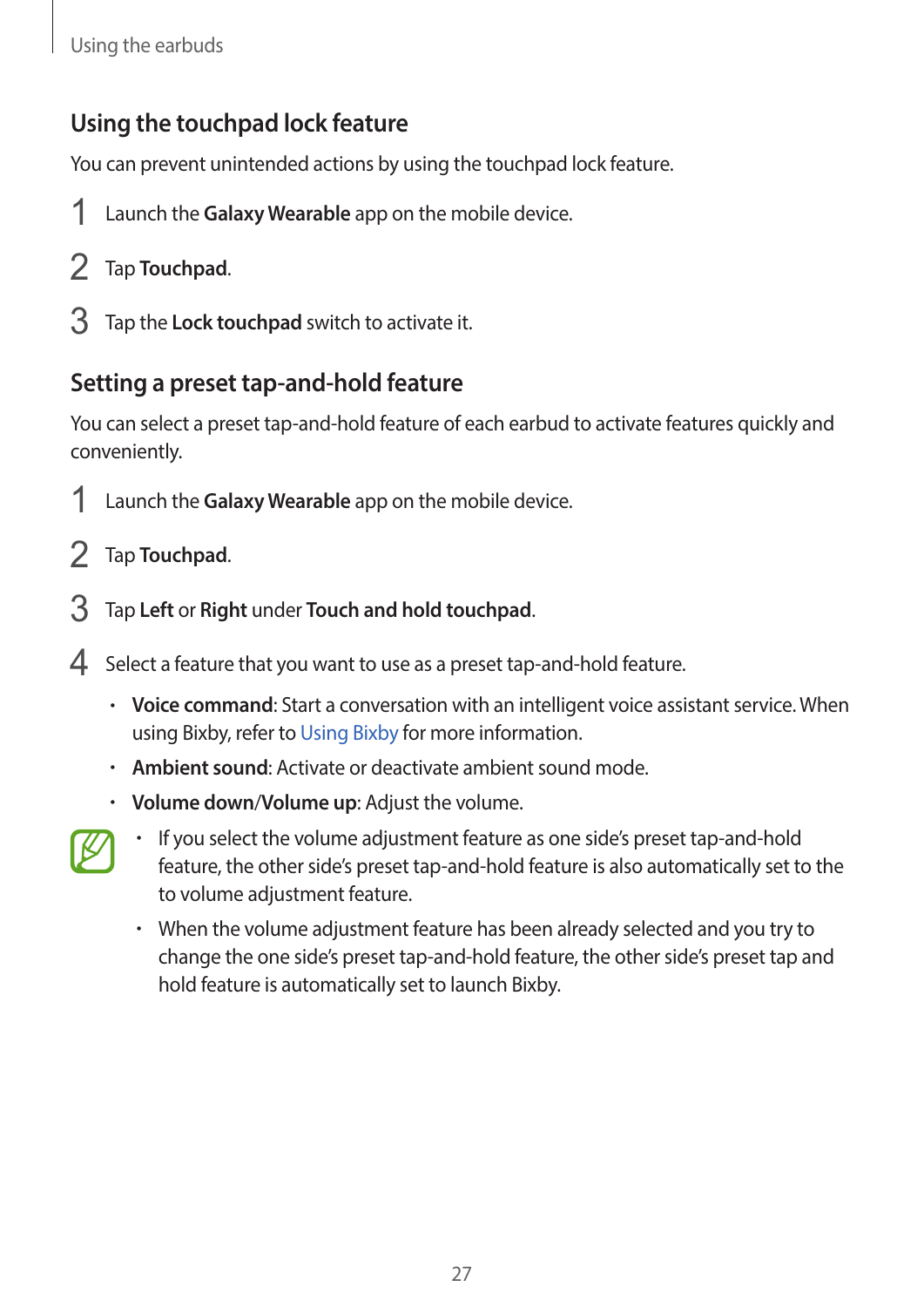# <span id="page-27-1"></span><span id="page-27-0"></span>**Using Bixby**

Bixby is a user interface that helps you use your device more conveniently.

You can talk to Bixby. Bixby will launch a function you request or show the information you want on the connected mobile device.



- This feature is available only when a mobile device that supports Bixby is connected.
- Only some languages are available depending on Bixby set on your mobile device. Certain features may not be available depending on your region.
- When you select the volume adjustment feature as one side's preset tap-and-hold feature, the other side's preset tap-and-hold feature is also automatically set to the volume adjustment feature, and you cannot launch Bixby. Refer to [Setting a preset](#page-26-0)  [tap-and-hold feature](#page-26-0) for more information about changing preset menus.
- 1 Make sure you set a preset tap-and-hold feature for launching Bixby and tap and hold the touchpad.

Bixby will be launched on your connected mobile device.

2 Say what you want to Bixby.

Bixby will launch the function you request or show the information you want on the connected mobile device when it recognises what you say through the Galaxy Buds+.

To repeat what you said before or to say something new, tap and hold the touchpad.

#### **Tips for better voice recognition**

- Speak clearly.
- Speak in quiet places.
- Do not use offensive or slang words.
- Avoid speaking in dialectal accents.

The Galaxy Buds+ may not recognise what you say or may perform unwanted commands depending on your surroundings or how you speak.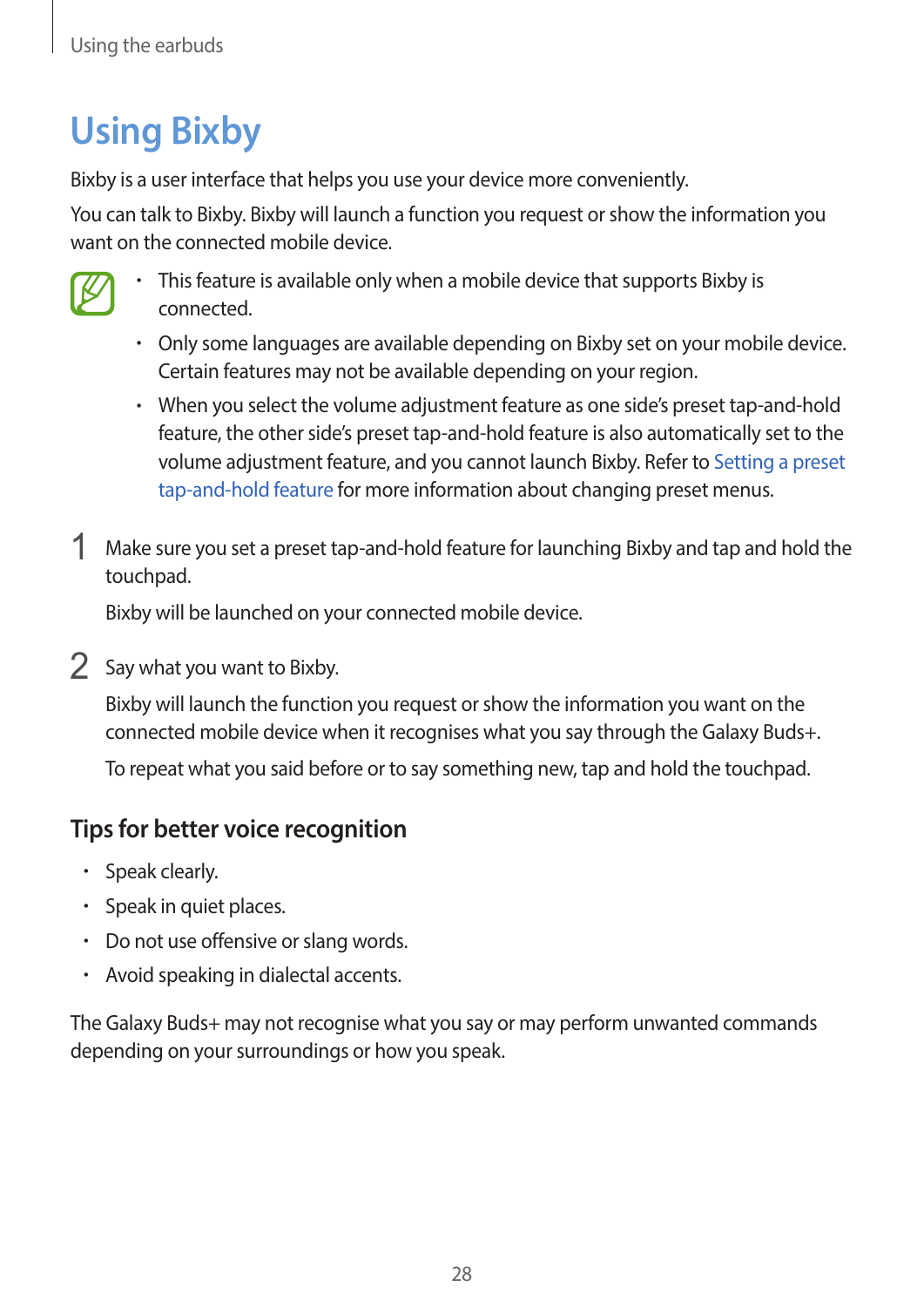### <span id="page-28-0"></span>**Listening to music**

Listen to music saved in your mobile device by connecting the earbuds to the mobile device. You can stream music played from the connected mobile device.

On your mobile device, launch a music player app and play music.

You can listen to music through your earbuds.

#### **Playing or pausing the track**

Tap the touchpad to play and pause the track.

#### **Playing the next track**

Double-tap the touchpad to play the next track during playback.

#### **Playing the previous track**

Tap the touchpad three times to play the previous track during playback.



If you triple-tap three seconds after a track begins playing, it will start the track from beginning. Triple-tap the touchpad within three seconds of when a track begins playing to play the previous track.

#### **Adjusting the volume**

You can adjust the volume by tapping and holding the earbud's touchpad after setting it as a preset tap-and-hold feature.



2 Tap **Left** or **Right** under **Touch and hold touchpad** and select **Volume down** or **Volume up**.



If you select the volume adjustment feature as one side's preset tap-and-hold feature, the other side's preset tap-and-hold feature is also automatically set to the volume adjustment feature.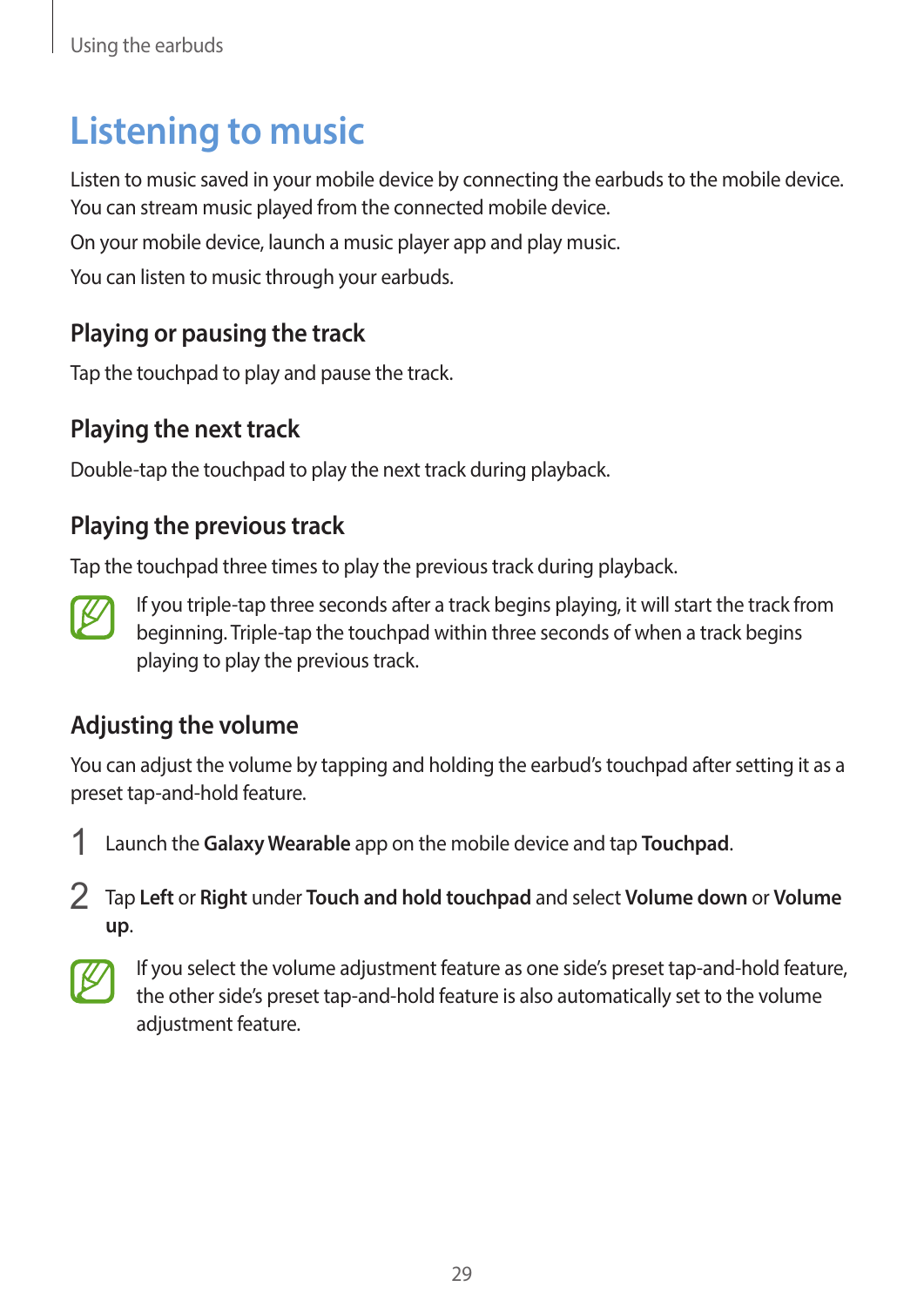<span id="page-29-0"></span>3 Tap and hold the right earbud's touchpad and release your finger when you reach the desired volume to increase the volume.

Tap and hold the left earbud's touchpad and release your finger when you reach the desired volume to decrease the volume.



- Adjust the volume via your connected mobile device if a sound is low in your earbuds while at full volume.
- If you connect the earbuds to your mobile device while listening to music, the volume may change.

# **Using the equaliser**

You can select from six different equaliser presets and enjoy the same music with a different and unique sound.

Launch the **Galaxy Wearable** app on the mobile device and select a preset you want on the **Equaliser** card.

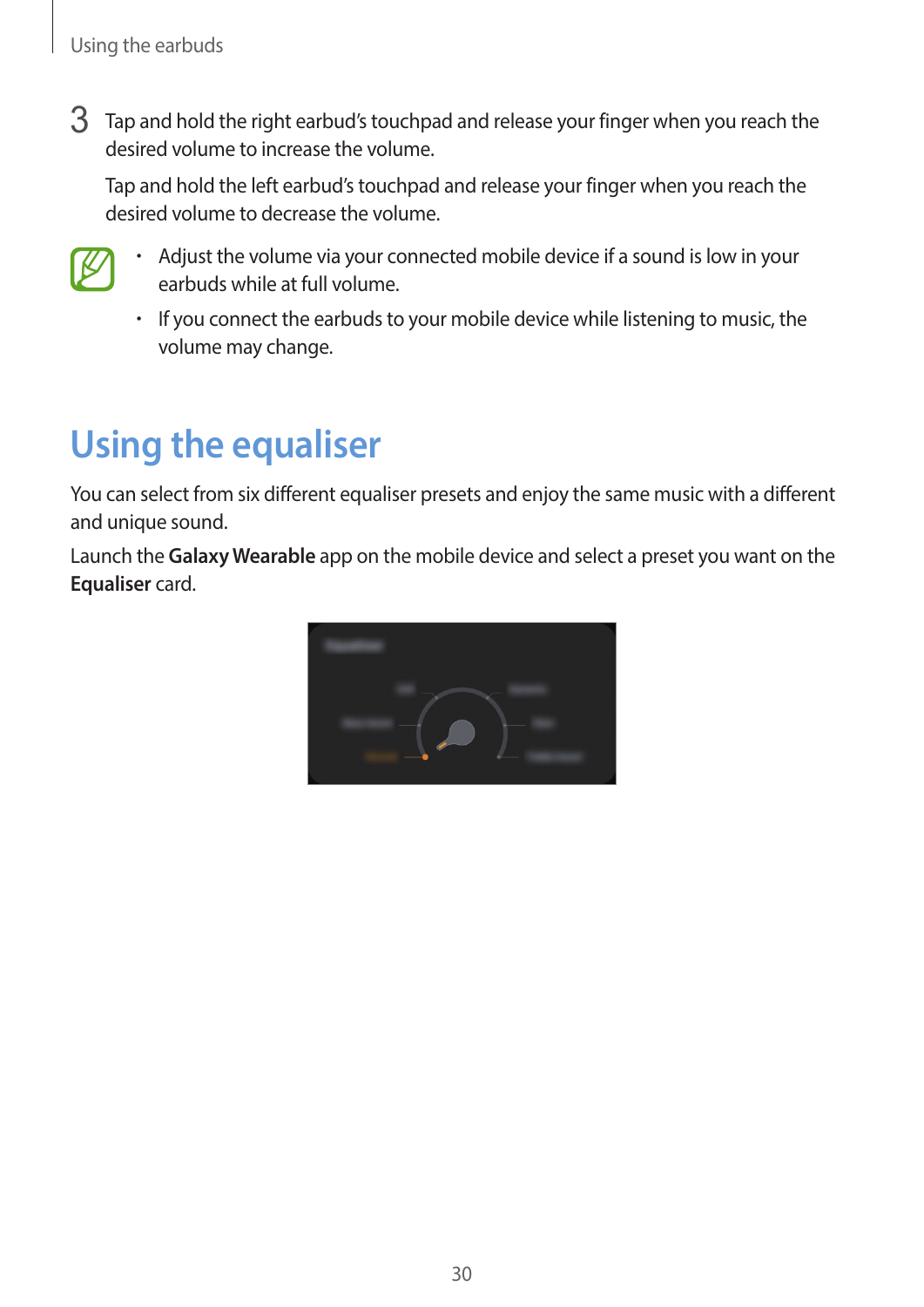## <span id="page-30-0"></span>**Using call features**

When the earbuds are connected to a mobile device, you can answer and control calls from the connected mobile device.

#### **Answering or declining a call**

When a call comes in while you are wearing the earbuds, they will emit a sound and a voice notification will inform you of the incoming call's phone number or the name saved in your contacts.

To answer the call, double-tap the touchpad.

To decline the call, tap and hold the touchpad.



If you are not notified of the incoming call's phone number or the name saved in your contacts via voice notification, launch the **Galaxy Wearable** app on the mobile device and tap **Notifications** → **Apps to get notifications from**. Then, tap  $\blacksquare$ , select **All**, and then tap the **Incoming call** switch to activate the feature.

#### **Answering a second call**

When a second call comes in during a call, the earbuds will emit a sound.

To stay on the current call and reject an incoming second call, tap and hold the touchpad.

To place the current call on hold and answer the second call, double-tap the touchpad.

To switch between the current call and the held call, double-tap the touchpad during a call.

#### **Turning off the microphone**

Tap and hold the touchpad during a call to turn off the microphone so that the other party cannot hear you.

#### **Ending a call**

Double-tap the touchpad to end the current call.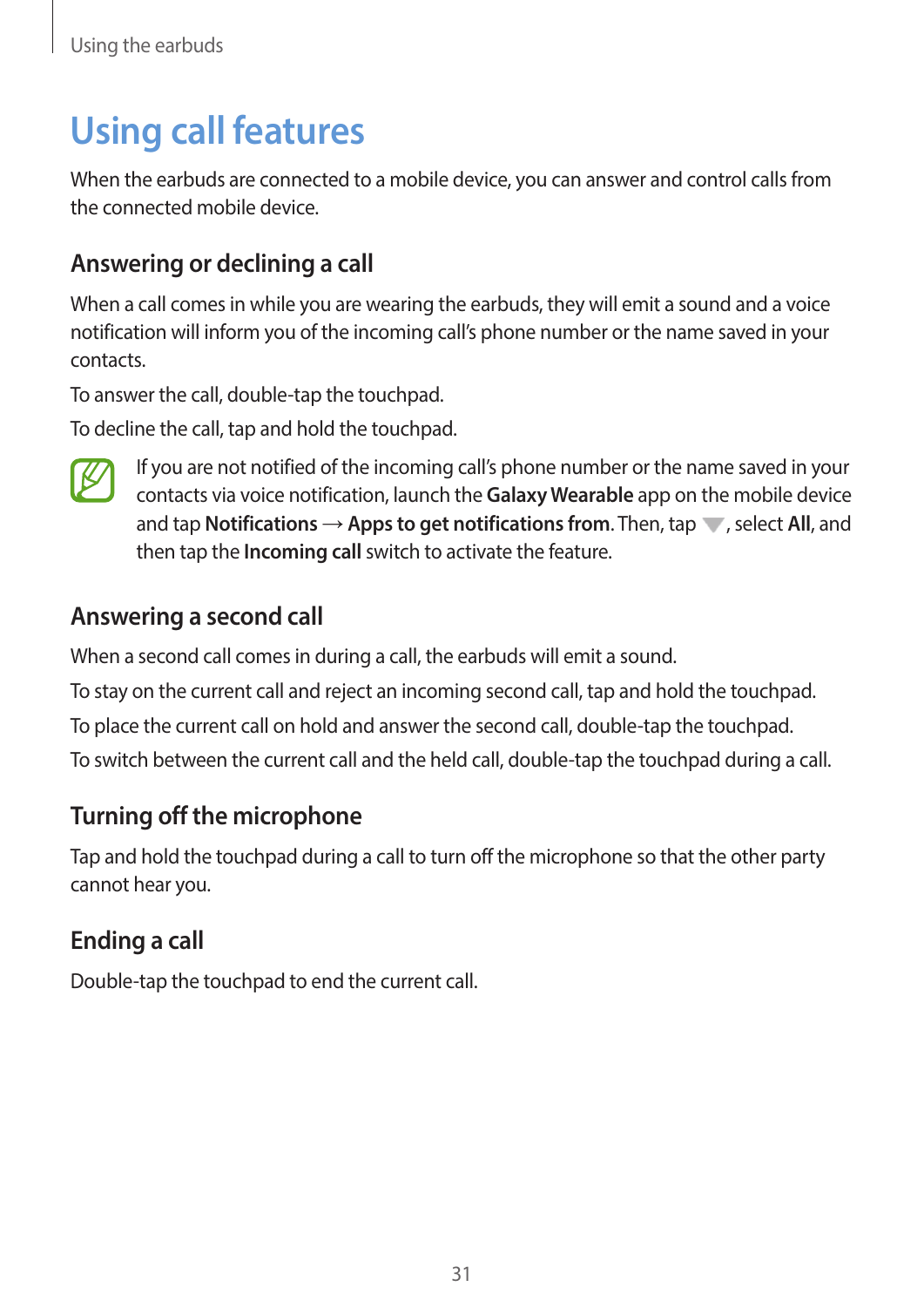### <span id="page-31-0"></span>**Using ambient sound mode**

Hear your surroundings clearly while you are listening to music outdoors, so you can quickly detect any potentially dangerous situations.

#### **Activate ambient sound mode from your mobile device**

- 1 Launch the **Galaxy Wearable** app on the mobile device and tap the **Ambient sound** switch to activate the feature.
- 2 Drag the adjustment bar to adjust the ambient sound volume depending on the situation or place.

The ambient sound mode is activated and you can hear external sounds around you clearly.



#### **Activate ambient sound mode by tapping and holding the touchpad**

You can activate ambient sound mode by tapping and holding the earbud's touchpad after setting it as a preset tap-and-hold feature.

- 1 Launch the **Galaxy Wearable** app on the mobile device and tap **Touchpad**.
- 2 Tap **Left** or **Right** under **Touch and hold touchpad** and select **Ambient sound**.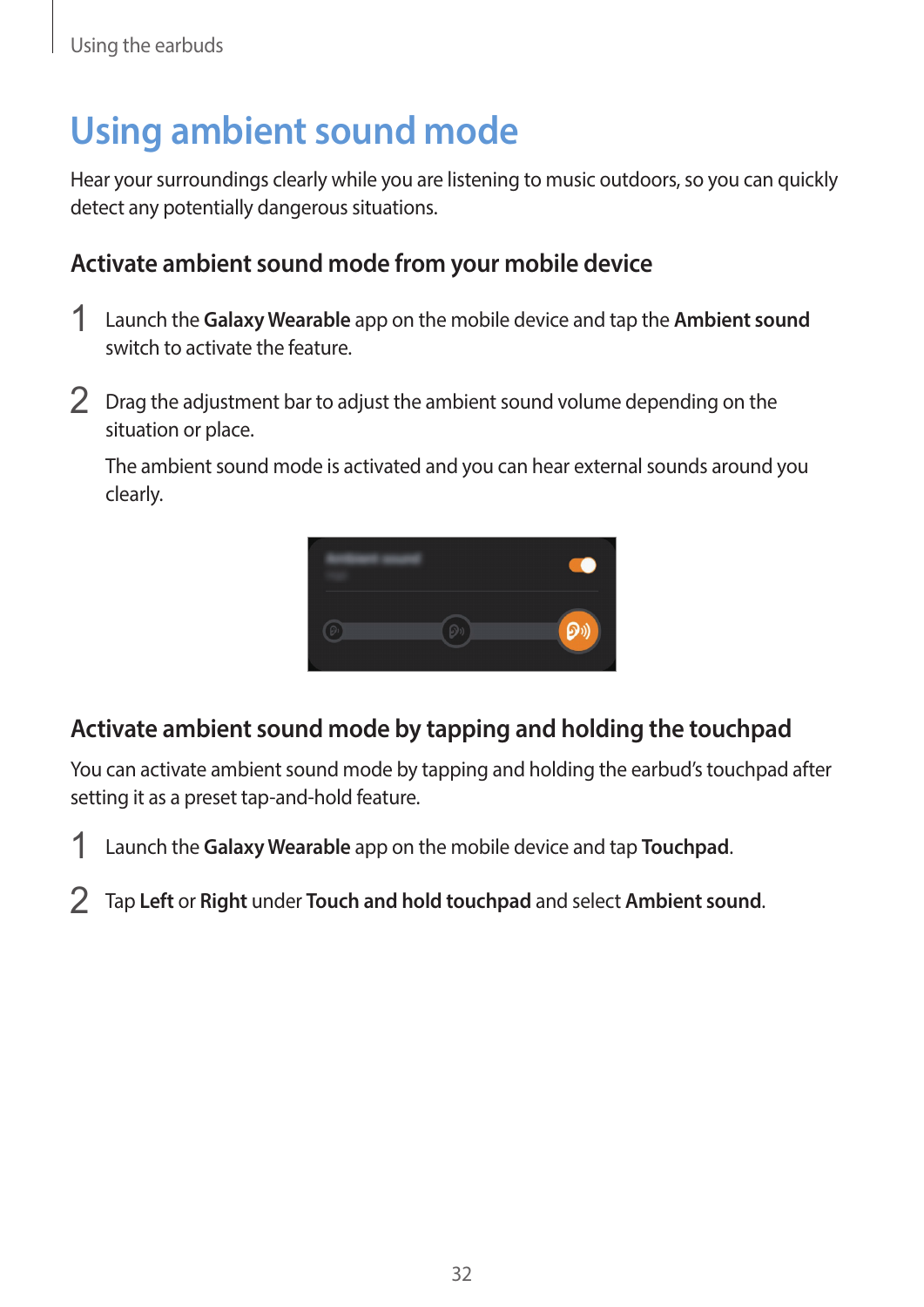3 Tap and hold the left or right earbud.

The ambient sound mode is activated and you can hear external sounds around you clearly.



When you activate ambient sound mode, you may hear sudden loud external sounds.

- 
- During a call, ambient sound mode will turn off automatically. After the call, the mode returns to the previous state.
- When your earbuds do not fit in your ears or when using ear tips that do not fit your ears, feedback may occur. Attach ear tips that fit your ears and wear them properly or turn down the ambient sound volume.
- Launch the **Galaxy Wearable** app on the mobile device, select **Labs**, and then tap the **Extra-high ambient volume** switch to activate the feature. Then, you can set the ambient sound volume to **Extra high**. However, feedback may occur easily if you set the ambient sound volume to **Extra high**.
- The feature can be used after you connect your earbuds to the Galaxy Wearable app for the first time.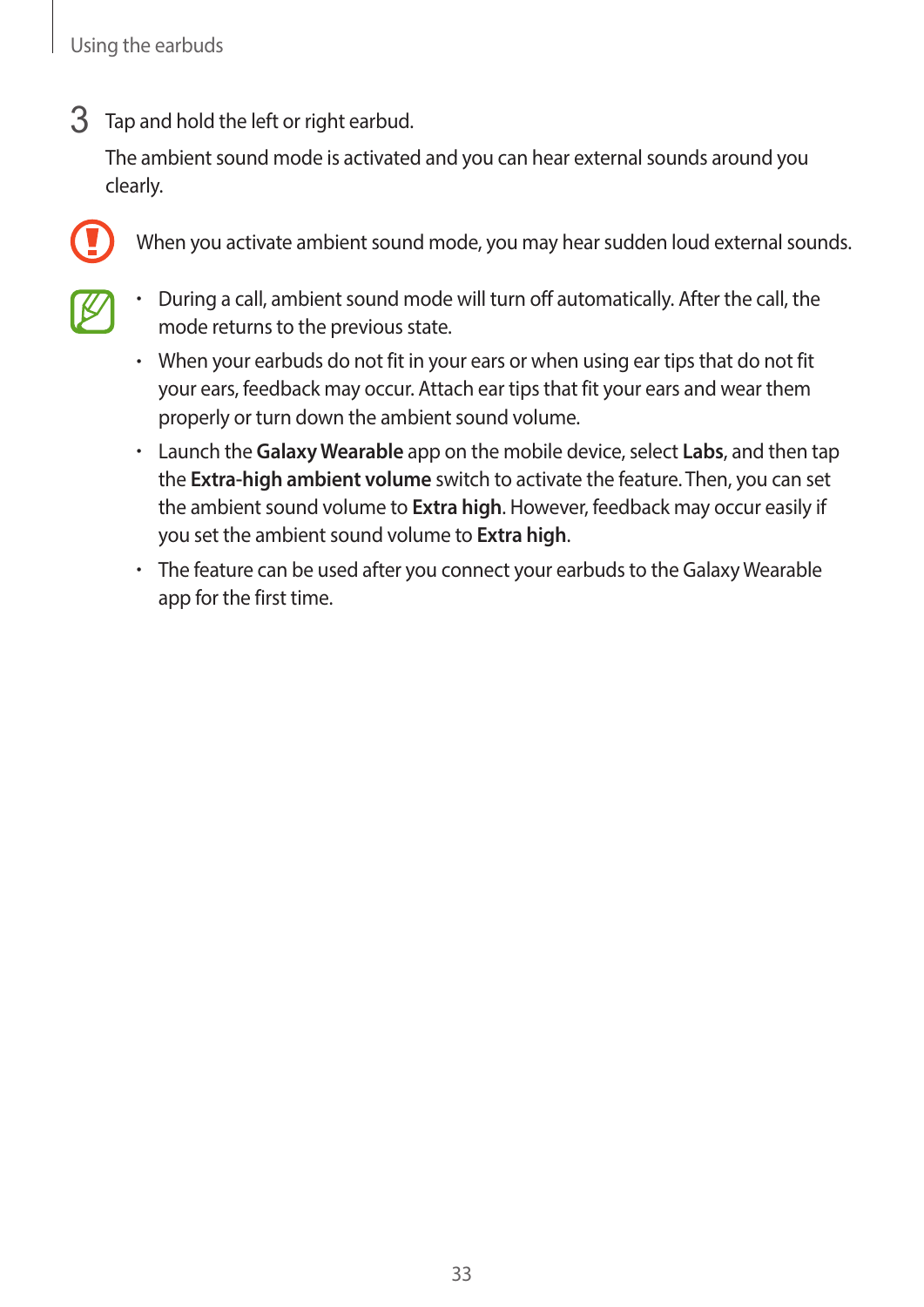# <span id="page-33-0"></span>**Galaxy Wearable App**

### **Introduction**

To connect the earbuds to a mobile device, you must install the Galaxy Wearable app on your mobile device. Using the Galaxy Wearable app, you can view the Galaxy Buds+ status and customise its settings.

Launch the **Galaxy Wearable** app on your connected mobile device.



- If it is the first time connecting the earbuds and a mobile device, refer to [Connecting the earbuds to a mobile device](#page-17-1) for more information.
- Some features may not be available depending on the type of connected mobile device.

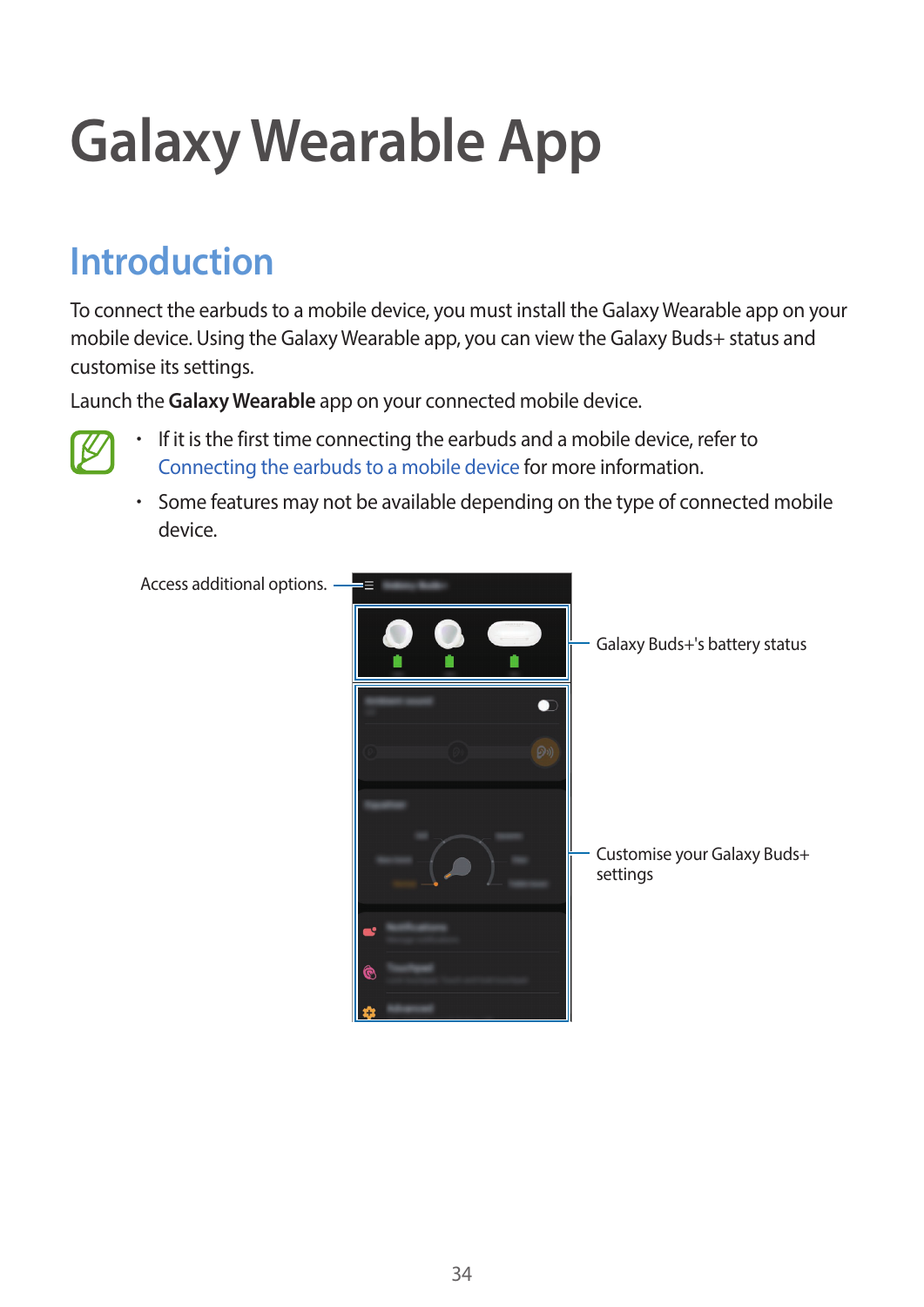# <span id="page-34-0"></span>**Connecting and disconnecting the earbuds**

#### **Disconnecting mobile devices from the earbuds**

Insert the earbuds into the charging case and close it. The Bluetooth connection will end.

To manually disconnect the earbuds from your mobile device, launch the **Galaxy Wearable** app on the mobile device and tap  $\equiv \rightarrow$  Disconnect. Or, on your mobile device, tap Settings  $\rightarrow$  **Connections**  $\rightarrow$  **Bluetooth** and unpair the earbuds and your mobile device.

#### **Reconnecting devices with the earbuds that temporarily disconnected**

To reconnect the earbuds that temporarily disconnected from a device, insert them into the charging case and close it. Then, open the charging case again. Alternatively, tap **Connect** on the top right of the **Galaxy Wearable** app on your mobile device.

#### **Connecting with new earbuds**

You can temporarily disconnect the earbuds from your mobile device and connect additional ones.

Launch the Galaxy Wearable app on the mobile device and tap  $\equiv \rightarrow$  Connect new device.

#### <span id="page-34-1"></span>**Connecting with other devices after disconnecting from the previous mobile device**

On your mobile device, tap **Settings** → **Connections** → **Bluetooth** and tap the switch to deactivate the Bluetooth feature or unpair the earbuds and your mobile device under **Paired devices**.

The connection between the earbuds and previous mobile device will end.

Close the charging case again and open it to enter the Bluetooth pairing mode. Launch the **Galaxy Wearable** app on your mobile device and follow the on-screen instructions to complete the connection.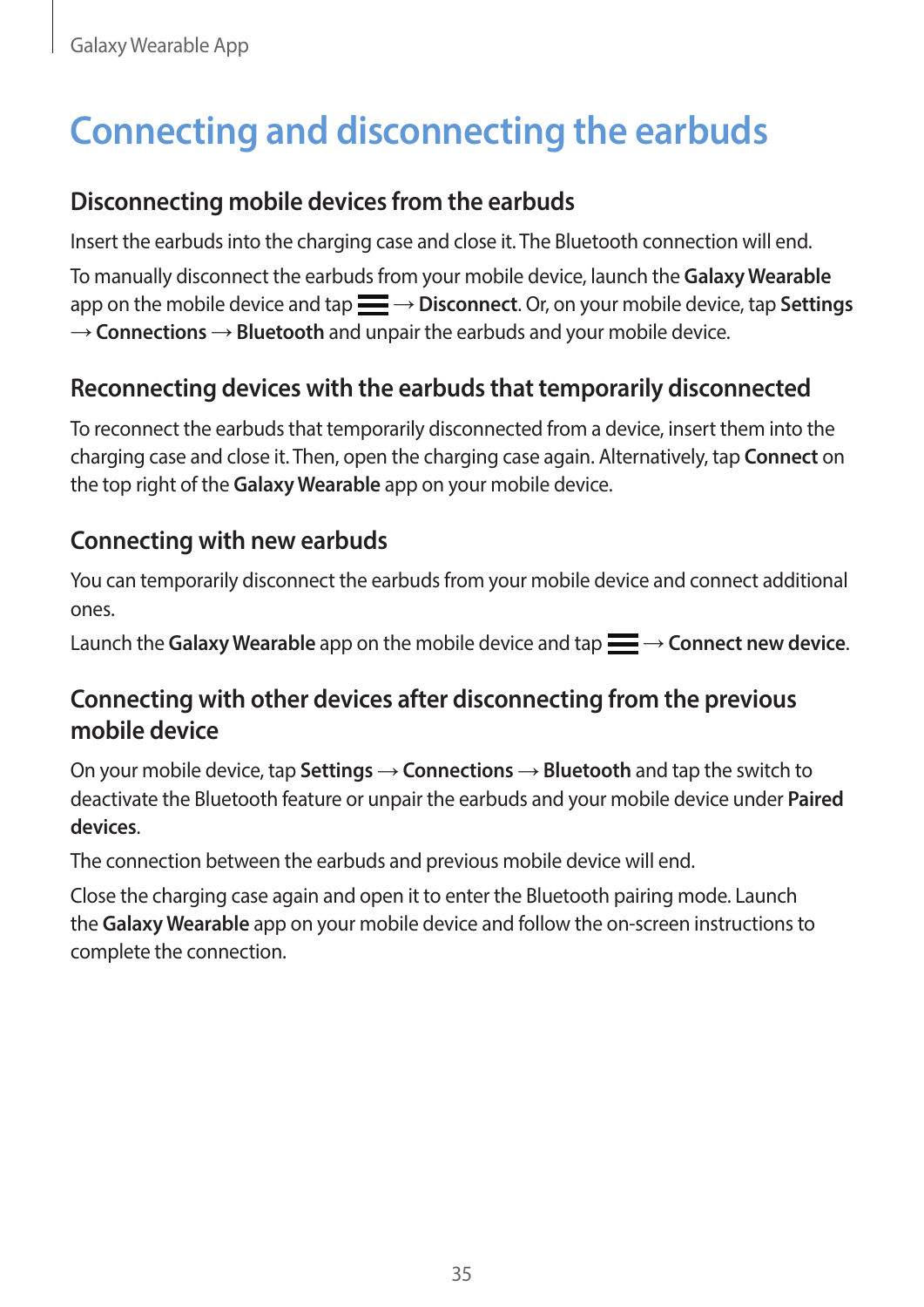#### <span id="page-35-0"></span>**Switch the devices connected with earbuds**

When the earbuds are connected with two or more mobile devices, you can switch the mobile devices easily without disconnecting from the previous mobile device.

On the mobile device that you want to switch to, tap **Settings**  $\rightarrow$  **Connections**  $\rightarrow$  **Bluetooth**, and then select earbuds under **Paired devices**.

### **Viewing Galaxy Buds+ status and customising settings**

View the status of the Galaxy Buds+ that is connected to your mobile device and change its settings.

Launch the **Galaxy Wearable** app on the mobile device.

#### **Ambient sound**

Set the earbuds to hear your surroundings clearly while you are listening to music outdoors and control the ambient sound volume depending on the situation or place.

#### **Equaliser**

Select an equaliser preset you want to use.

#### **Notifications**

You will receive notifications from the mobile device's apps via the earbuds.

Launch the **Galaxy Wearable** app on the mobile device and tap **Notifications**.

- **Read aloud while using phone**: Set the earbuds to receive notifications of the mobile device even when you are using the mobile device.
- **Apps to get notifications from**: Select the apps you want to receive notifications from and change the notification settings for each app.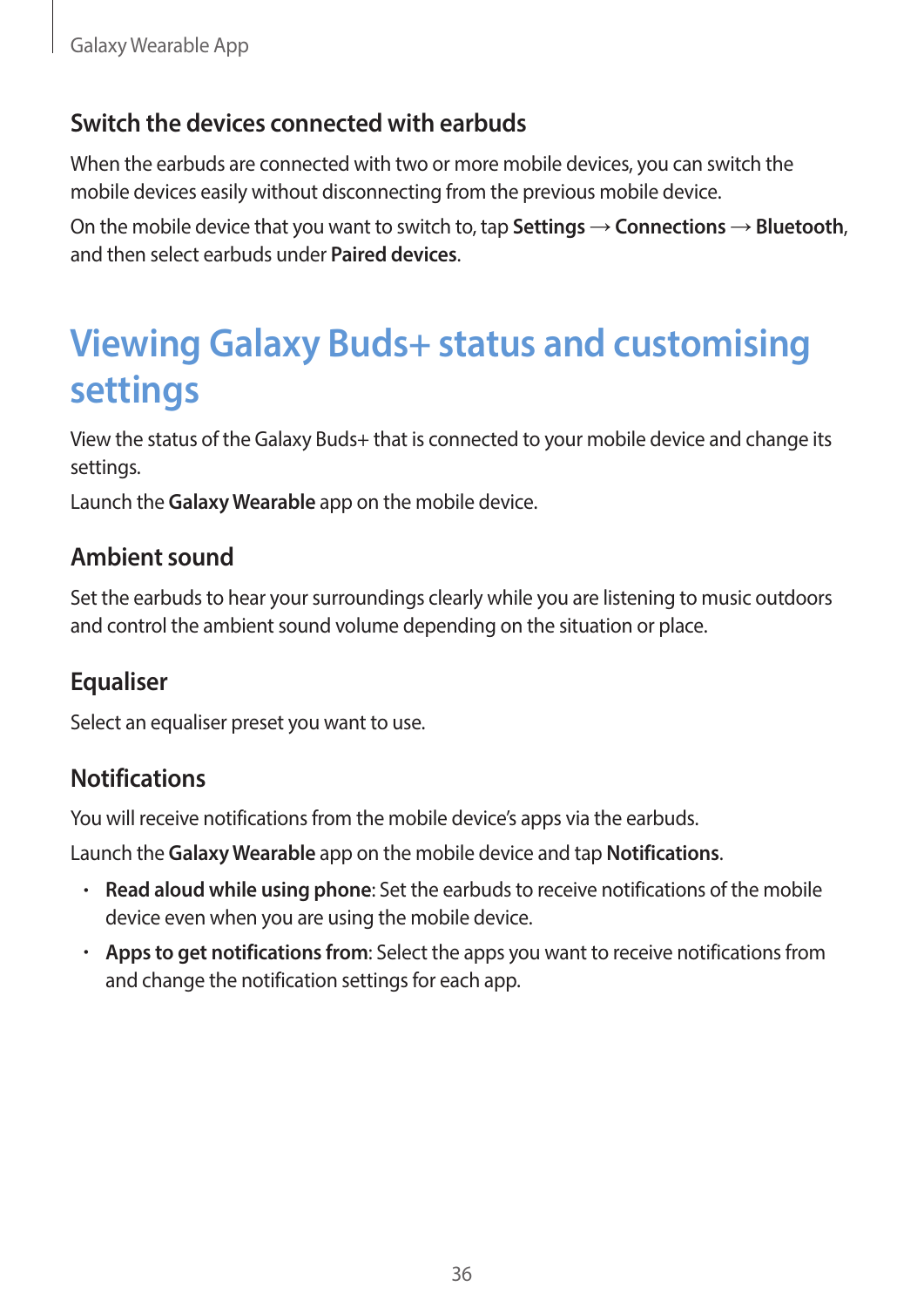#### **Touchpad**

Change the touchpad usage settings.

Launch the **Galaxy Wearable** app on the mobile device and tap **Touchpad**.

- **Lock touchpad**: Lock the earbuds' touchpads. To use the touchpad lock feature, tap the switch to activate it. Refer to [Using the touchpad lock feature](#page-26-1) for more information.
- **Touch and hold touchpad**: Select a feature to be used as a preset tap-and-hold feature. Refer to [Setting a preset tap-and-hold feature](#page-26-0) for more information.

### **Advanced**

Activate the ambient sound mode to hear your voice more clearly while you take calls through the earbuds.

Launch the **Galaxy Wearable** app on the mobile device, tap **Advanced**, and then tap the **Use Ambient sound during calls** switch to activate it.

#### **Find My Earbuds**

If you misplace your earbuds, use the Galaxy Wearable app on your mobile device to find it.

- 1 Launch the **Galaxy Wearable** app on the mobile device and tap **Find My Earbuds**.
- $2$  Tap  $\Omega$ .

Your earbuds will start beeping.

 $3$  Tap  $\odot$  to stop the beeping sound for both earbuds.

Tap  $\Box$  under each earbud to stop the beeping sound for each earbud separately.



Do not use this feature when wearing the earbuds as it may result in hearing damage due to the loud noise.

#### **General**

You can reset all your earbuds settings.

Launch the **Galaxy Wearable** app on the mobile device and tap **General** → **Reset earbuds**.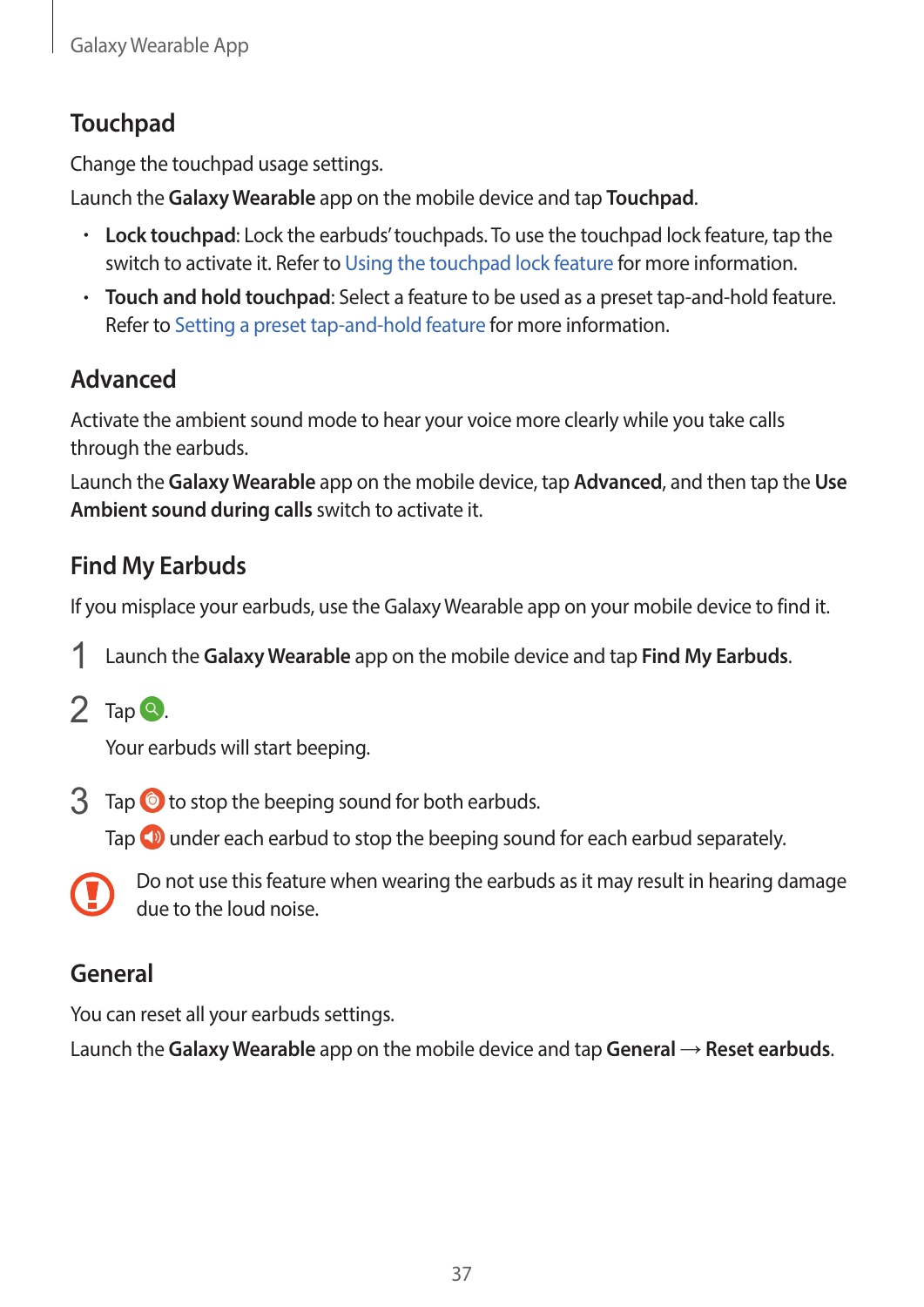#### **Earbuds software update**

Update your earbuds' software via the firmware over-the-air (FOTA) service.

Launch the **Galaxy Wearable** app on the mobile device and tap **Earbuds software update**.

- **Download and install**: Check for and install updates manually.
- **Auto download over Wi-Fi**: Set the earbuds to download updates automatically when connected to a Wi-Fi network.
- **Last update**: View the information for the latest software update.

#### **Tips and user manual**

View how to use the Galaxy Buds+.

Launch the **Galaxy Wearable** app on your mobile device and tap **Tips and user manual** to view the quick tips for using the Galaxy Buds+. Tap **User manual** to view the full user manual.

#### **Labs**

Use new and experimental Galaxy Buds+ features.

Launch the **Galaxy Wearable** app on the mobile device and tap **Labs**.

- **Double tap earbud edge**: Tap the edge of either earbud twice to control the volume.
- **Extra-high ambient volume**: Set the ambient sound volume to **Extra high**.
- **Gaming mode**: Set the earbuds to minimise audio delay to remove the time lag from the video and sound output, and listen to vivid sound when launching a game.



This feature is available only when connecting with a Samsung mobile device that uses the Android OS.

#### **About earbuds**

View the information of the Galaxy Buds+.

Launch the **Galaxy Wearable** app on your mobile device and tap **About earbuds**.

- **Legal information**: View the legal information for the Galaxy Buds+.
- **Software information**: View the earbuds' software information.
- **Battery information**: Check the earbuds and charging case's battery information.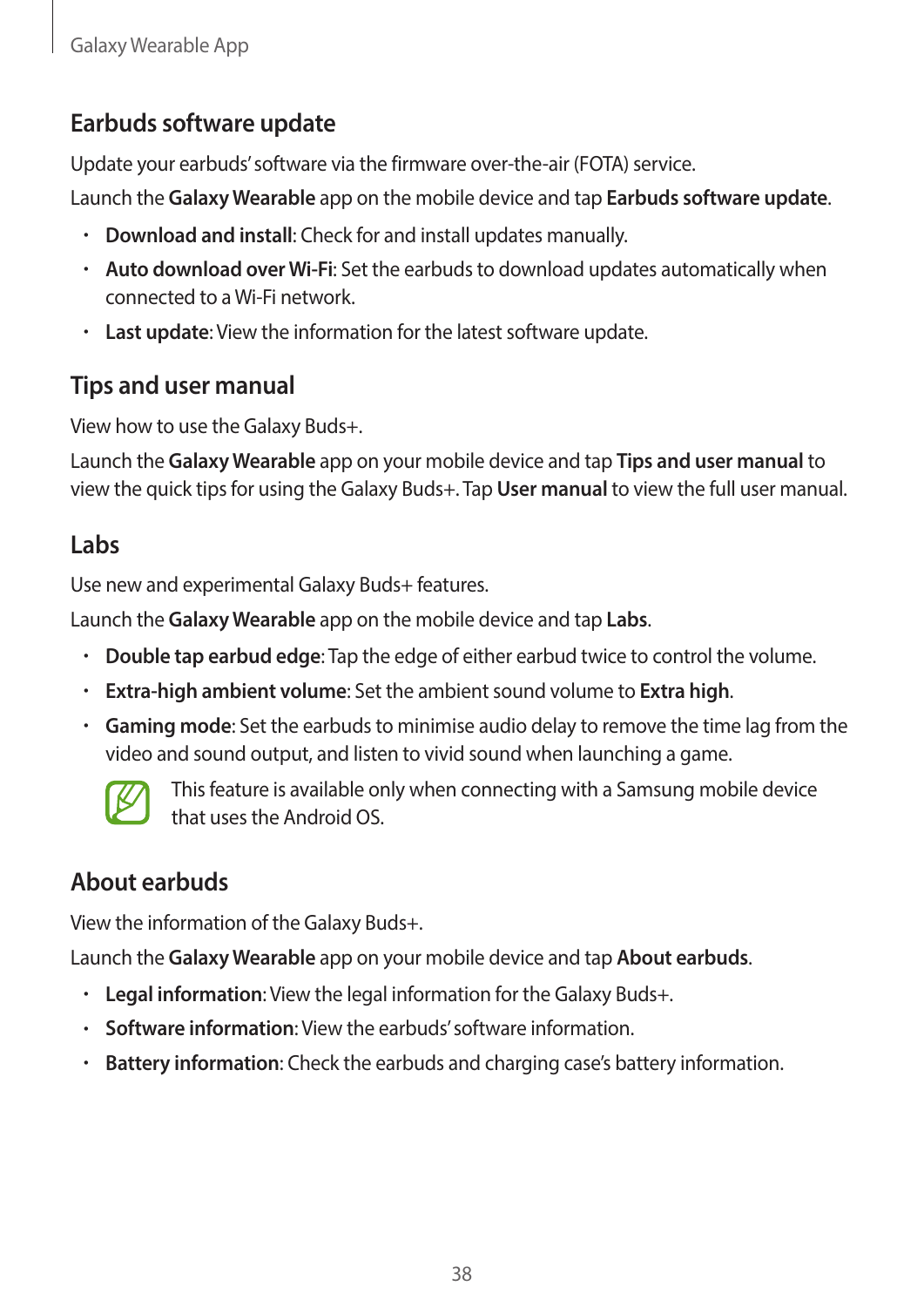# <span id="page-38-0"></span>**Appendix**

# **Troubleshooting**

Before contacting a Samsung Service Centre, please attempt the following solutions. Some situations may not apply to your Galaxy Buds+.

#### **Your earbuds do not work**

- The battery may be completely discharged. Charge the battery completely before using the earbuds.
- If an earbud's touch-sensitive sensor does not make contact with your ear, the earbud may not work. If you do not hear a sound informing you that the earbuds are detected, remove the earbuds from your ears and put them in again.
- If the touchpad becomes unresponsive or the earbuds do not work properly, insert the earbuds into their corresponding slots in the charging case, close the charging case, and then remove them after seven seconds or more.

#### **Bluetooth device cannot locate your earbuds**

- Close the charging case again and open it to enter the Bluetooth pairing mode.
- Ensure that your earbuds and the other Bluetooth device are within the Bluetooth connection range (10 m). The distance may vary depending on the environment the devices are used in.

If the tips above do not solve the problem, contact a Samsung Service Centre.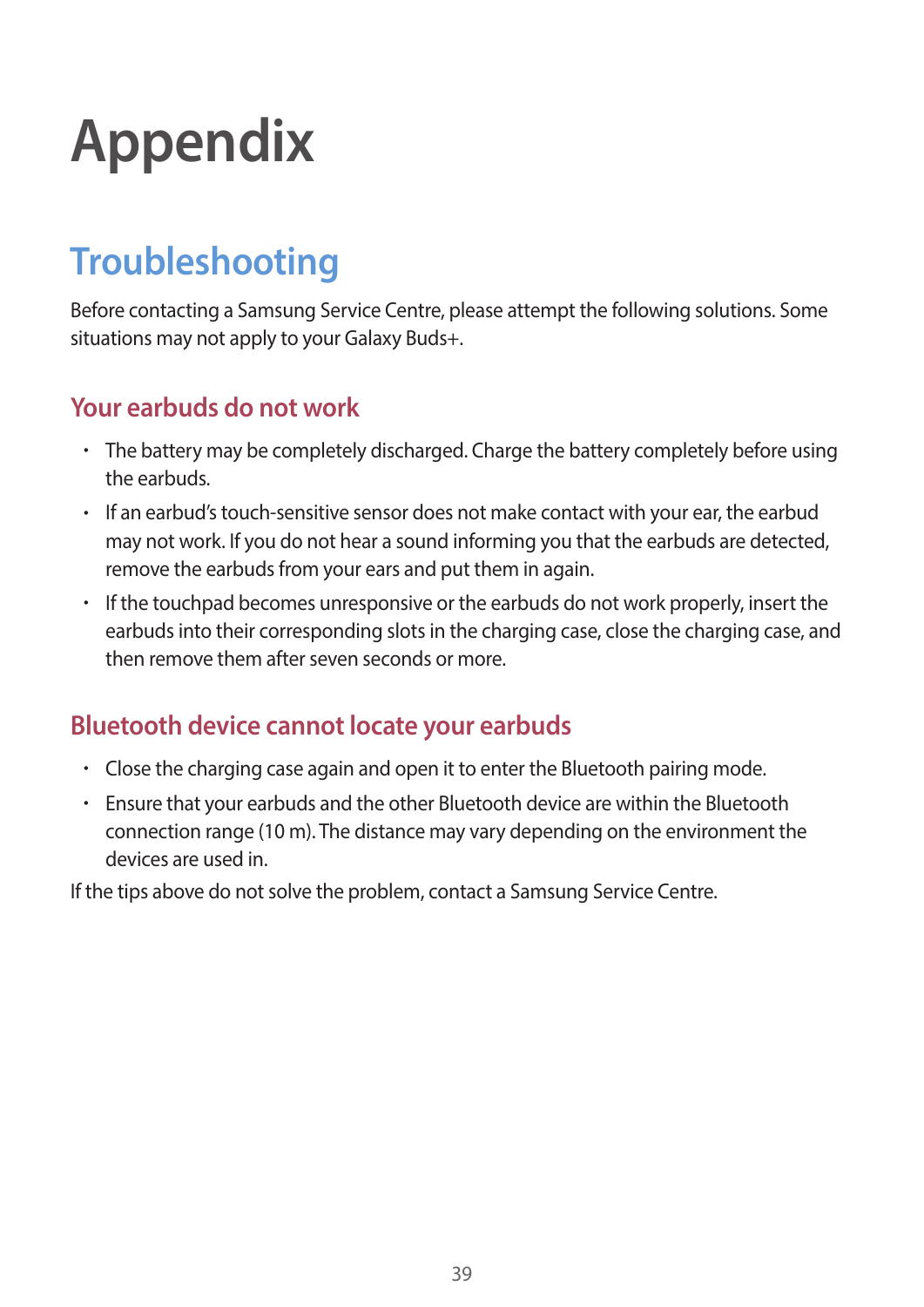#### **A Bluetooth connection is not established or your earbuds and the mobile device are disconnected**

- Ensure there are no obstacles, such as walls or electrical equipment, between the devices.
- Ensure that the latest version of the Galaxy Wearable app is installed on the mobile device. If necessary, update the Galaxy Wearable app to the latest version.
- Ensure that your earbuds and the other Bluetooth device are within the Bluetooth connection range (10 m). The distance may vary depending on the environment the devices are used in.
- Restart the mobile device and relaunch the Galaxy Wearable app.
- If only a single earbud is connected to your mobile device, restart the earbuds to connect them both. To restart the earbuds, refer to [Restarting the earbuds](#page-44-1) for more information.

#### **The battery does not charge properly (For Samsung-approved chargers)**

- Ensure that the charging contacts of the earbuds and the charging contacts of the charging case are in contact with each other.
- Ensure that the charger is connected properly to the charging case.
- If the charging contacts are dirty, the battery may not charge properly. Wipe both goldcoloured contacts with a dry cloth and try charging the battery again.
- Visit a Samsung Service Centre and have the battery replaced.

#### **The charging time and the battery life is different between the earbuds**

- The charging time may differ between the two earbuds even if they started charging at the same time.
- The charging time and the remaining battery may differ between the two earbuds due to different inner components.

#### **The battery depletes faster than when first purchased**

- When you expose the Galaxy Buds+ or the battery to very cold or very hot temperatures, the useful charge may be reduced.
- The battery is consumable and the useful charge will get shorter over time.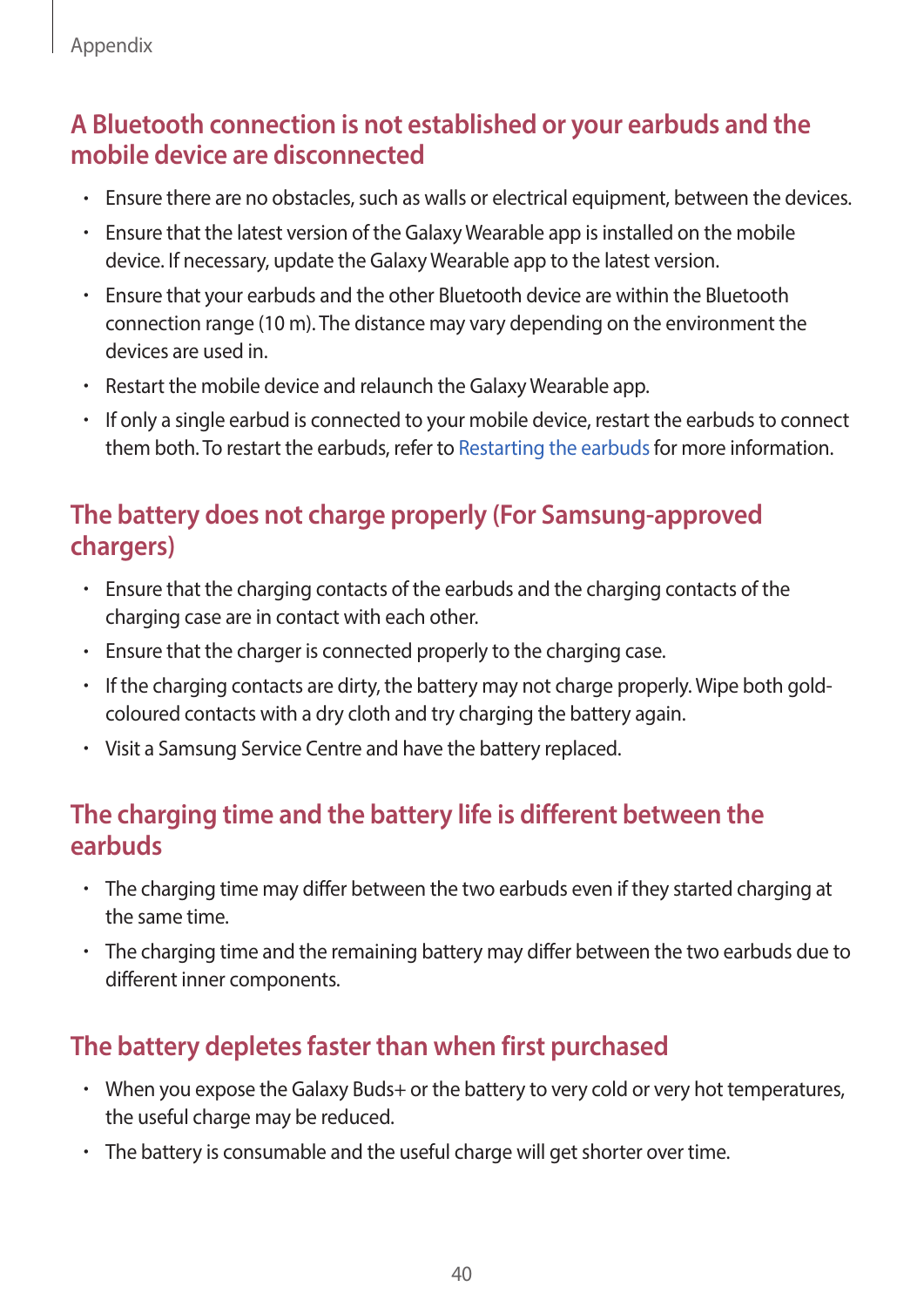#### **You cannot hear others speaking**

Adjust the volume on the connected mobile device.

#### **Sound echoes during a call**

Adjust the volume with the connected mobile device or move to another area.

#### **Audio quality is poor**

- Wireless network services may be disabled due to issues with the service provider's network. Ensure to keep the earbuds away from electromagnetic waves.
- Ensure that your earbuds and the other Bluetooth device are within the maximum Bluetooth range (10 m). The distance may vary depending on the environment the devices are used in.
- You may experience drops in volume or noise depending on the connected device's volume. To avoid this, appropriately adjust the connected device's sound.

#### **Your earbuds sound comes slower than the screen when playing videos and games**

The earbuds may have a time lag between the video and sound output when playing videos or games when connected to a mobile device.

#### **Your Galaxy Buds+ are hot to the touch**

When you use the Galaxy Buds+ for an extended period of time, it may feel hot to the touch. This is normal and should not affect your Galaxy Buds+'s lifespan or performance.

If the Galaxy Buds+ overheat or feel hot for a prolonged period, do not use them for a while. If the Galaxy Buds+ continue to overheat, contact a Samsung Service Centre.

#### **A small gap appears around the outside of the Galaxy Buds+**

- This gap is a necessary manufacturing feature and some minor rocking or vibration of parts may occur.
- Over time, friction between parts may cause this gap to expand slightly.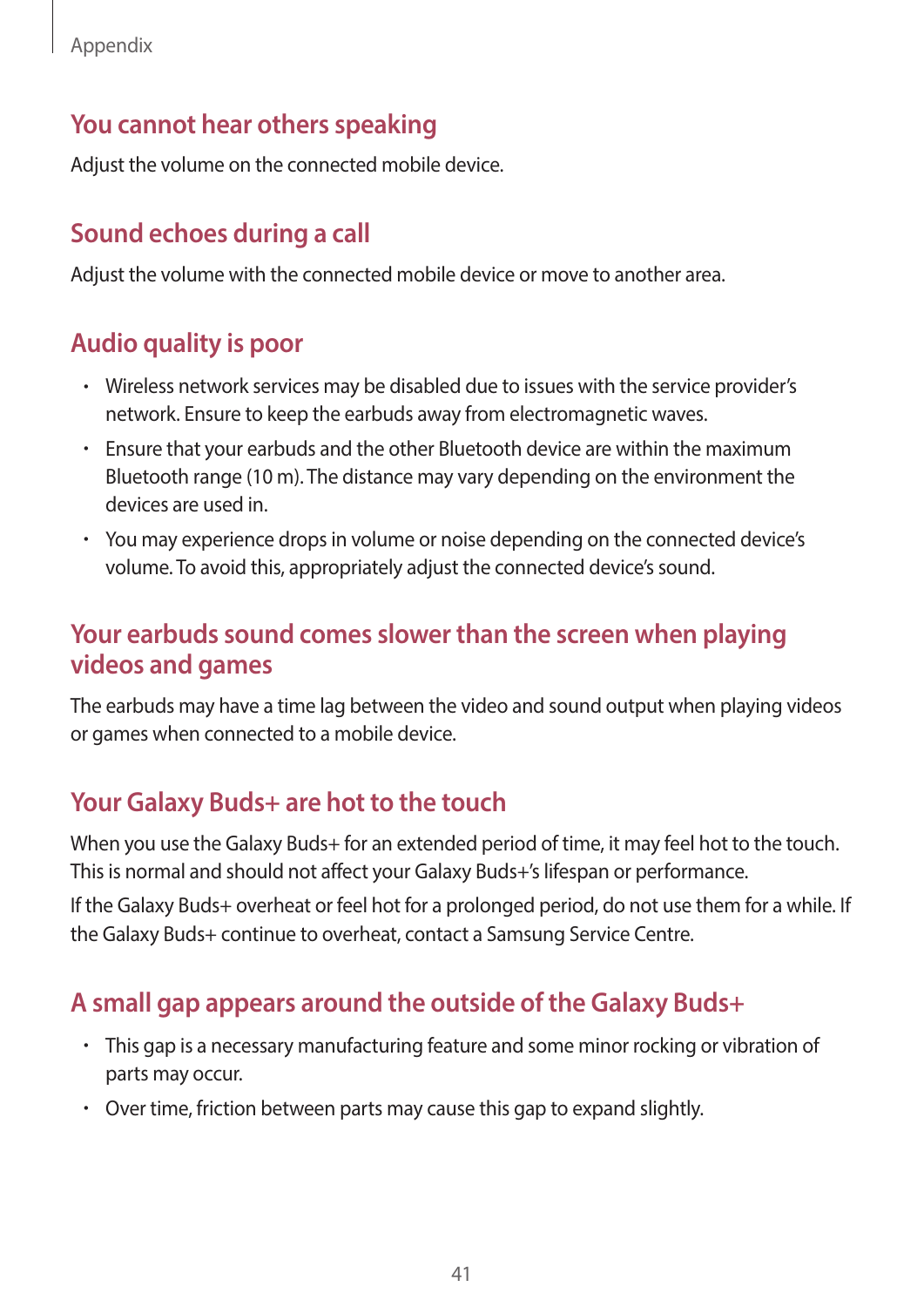## <span id="page-41-0"></span>**Updating the earbuds' software with the Galaxy Buds Manager on your computer**

You can update the earbuds' software after installing the Galaxy Buds Manager program on your computer when you use the mobile device besides an Android one.



- The Galaxy Buds Manager program can be downloaded on computers running Windows OS 7, 8, 8.1, 10 (32 bit, 64 bit), or Mac OS 10.8 or later.
- The Galaxy Buds Manager program can be connected to your earbuds when you use a computer that supports the Bluetooth feature.

#### **Installing Galaxy Buds Manager**

Download the Galaxy Buds Manager program on your computer from the Samsung Website [\(www.samsung.com\)](http://www.samsung.com) and follow the on-screen instructions to complete the installation.

#### **Updating the earbuds' software**

#### **Galaxy Buds+**

1 Check the direction of earbud and correctly insert them into their corresponding slots in the charging case.

If the earbud battery indicator light does not flash, connect the charging case to the charger and charge them for more than 10 minutes.

- 2 Close the charging case.
- 3 Open the charging case.

The earbuds will enter Bluetooth pairing mode automatically.



To enter Bluetooth pairing mode manually, tap and hold both earbuds' touchpads while wearing them.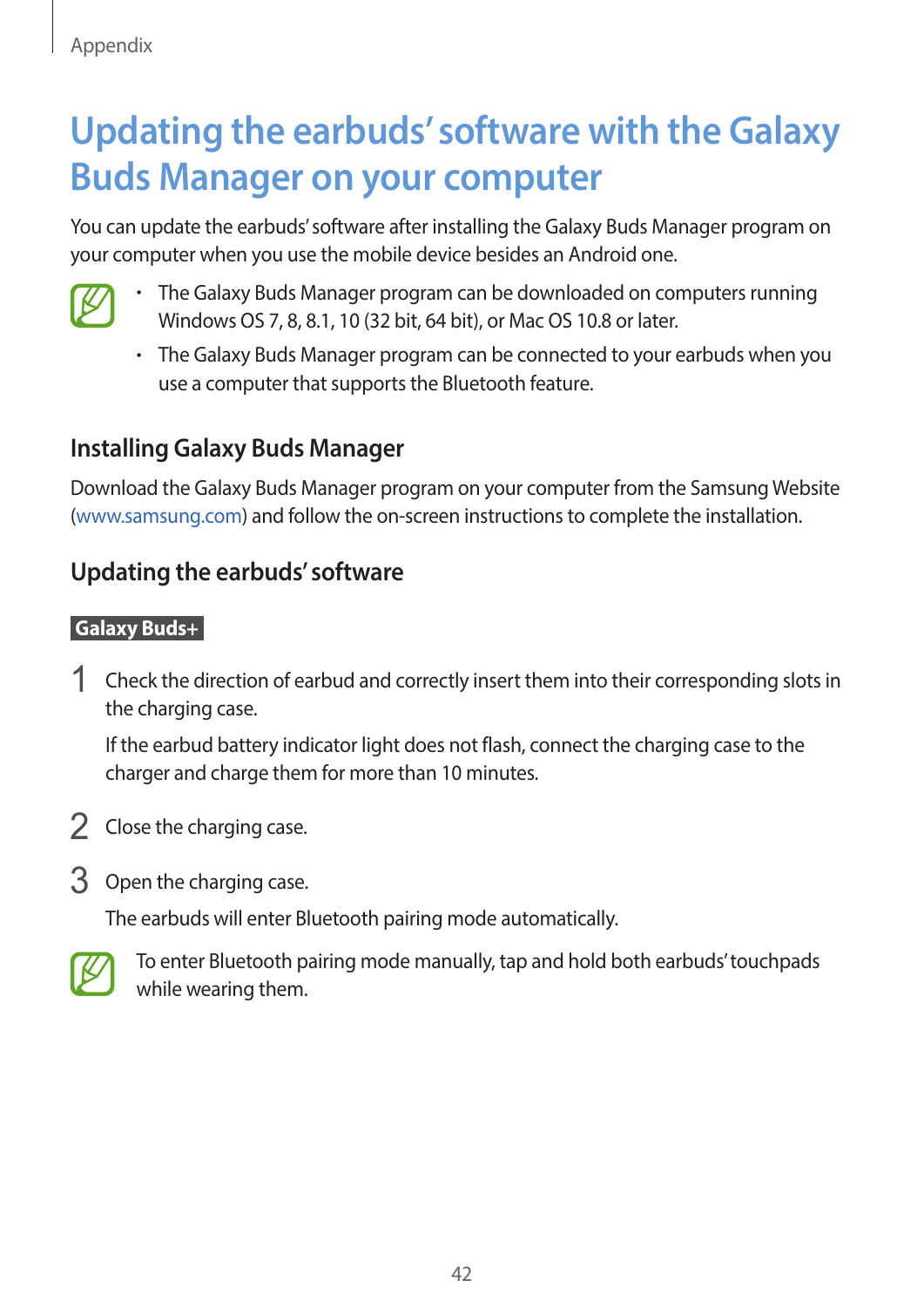#### <span id="page-42-0"></span>Appendix

#### **Computer**

- 1 Activate the Bluetooth feature.
- 2 Launch the Galaxy Buds Manager program and select **Connect**. The earbuds and the Galaxy Buds Manager will be connected.
- 3 Select **Check for updates** to check the current earbuds' software version and whether they need to be updated, and then select **Download and Install**.

The earbuds' software will be updated.

### **Managing the Galaxy Buds+**

#### **Basic maintenance**

- Use a soft, dry cloth to clean the earbuds after use.
- Keep the earbuds dry. Prevent liquid from contacting or entering the earbuds.

#### **Cleaning the receiver**

If the volume is lower than it should be with the current setting, clean the receiver.

1 Remove the ear tip from the protruding part at the bottom of the earbud.





Do not pull the ear tip excessively when you attach or detach it. The ear tip may tear.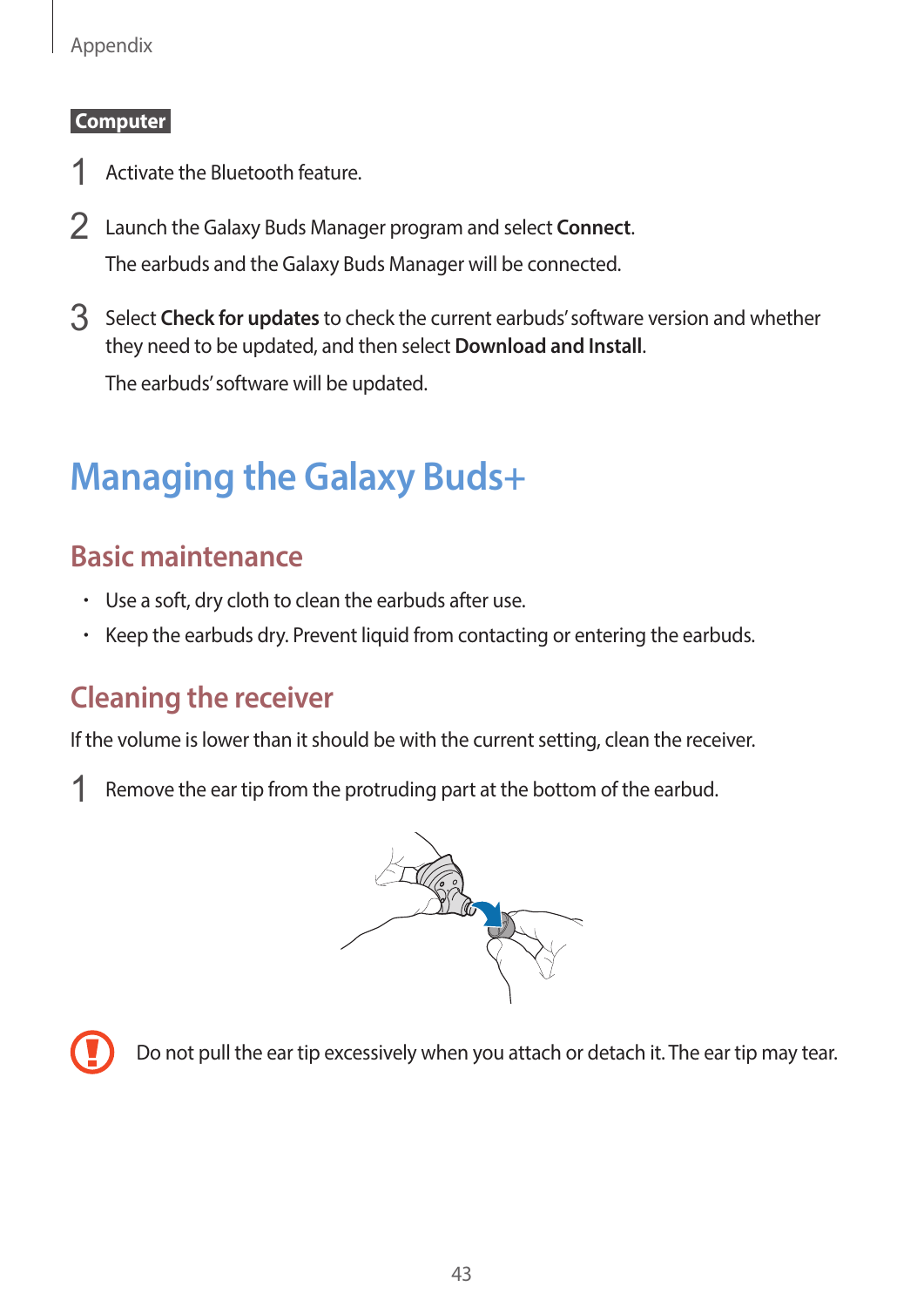2 Remove any earwax or debris from the receiver with the brush or other tools.



Do not use excessive force while removing earwax or debris. The receiver may be damaged.

Cover the earbud with the ear tip.

#### **Cleaning the charging contacts**

If the battery does not charge properly, wipe both gold-coloured contacts with a dry cloth.



### **Cleaning the earbuds and charging case**

When the charging case and earbuds are exposed to foreign materials, such as dust, sand, or metal shavings, the Galaxy Buds+ may not charge properly or may be damaged. If the earbuds or the charging case were exposed to foreign materials, wipe them with a soft and dry cloth before inserting them into the charging case.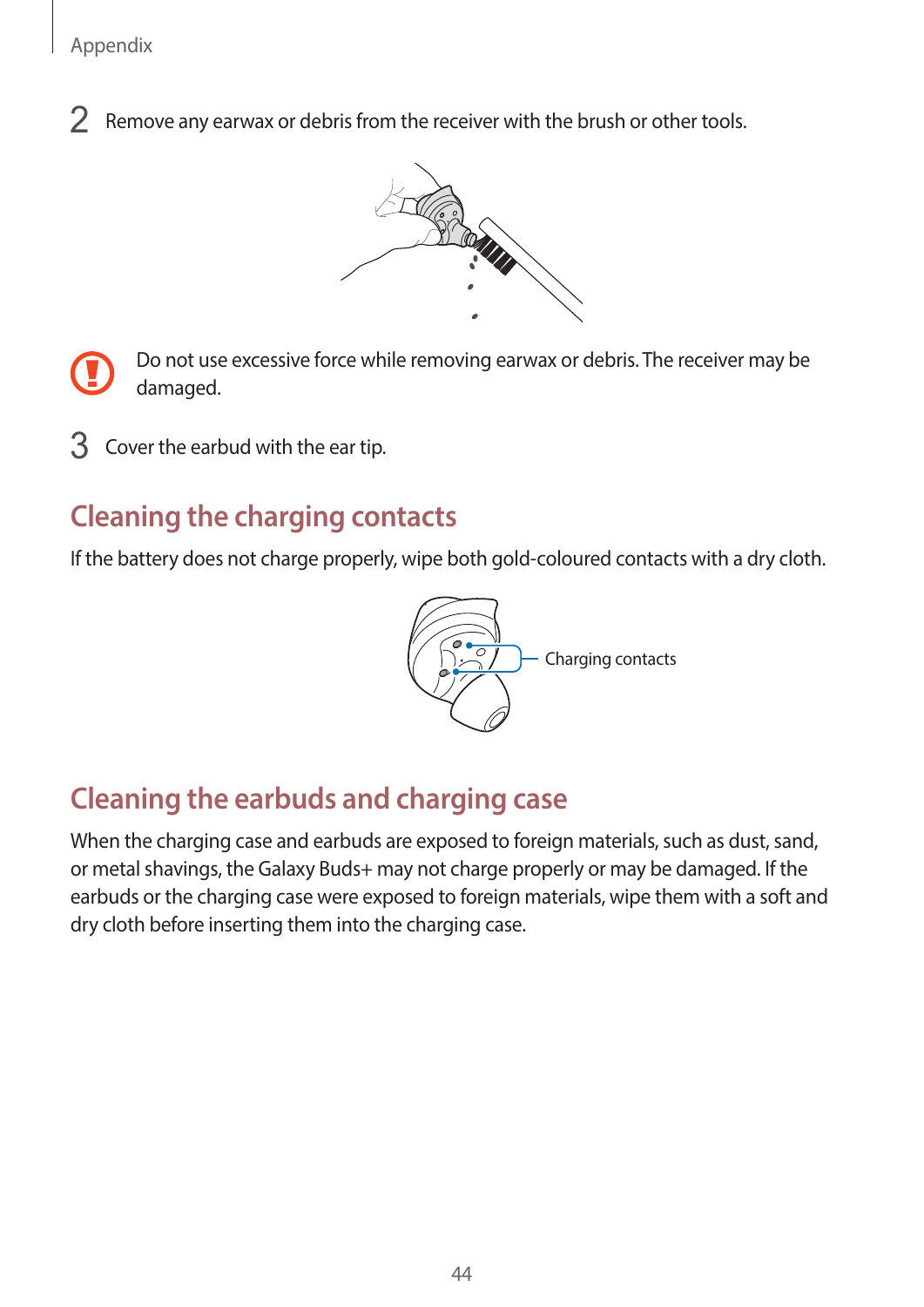### <span id="page-44-1"></span><span id="page-44-0"></span>**Restarting the earbuds**

If the touchpad becomes unresponsive or the earbuds do not work properly, restart the earbuds.

To restart the earbuds, insert the earbuds into their corresponding slots in the charging case and remove them after seven seconds or more.



If the charging case has low battery, connect the charging case to the charger first.

# **Coupling the earbuds**

When you lose one of the earbuds, you do not have to purchase a new set of earbuds because you can make a new set of earbuds with a newly purchased earbud and the other earbud that you already have.

- 1 Check the direction of each earbud, the newly purchased earbud and previously used earbud, and correctly insert them into their corresponding slots in the charging case.
- 2 Tap and hold both earbuds' touchpads for seven seconds or more.

The earbud battery indicator light will flash green and turn off. Then, the earbuds are coupled.



The earbud battery indicator light will keep flashing red when the earbuds are not coupled properly. Remove the earbuds from the charging case and insert them again. Then, tap and hold both earbuds' touchpads for seven seconds or more.

3 Connect the earbuds to a mobile device. For more information, refer to Connecting the [earbuds to a mobile device.](#page-17-1)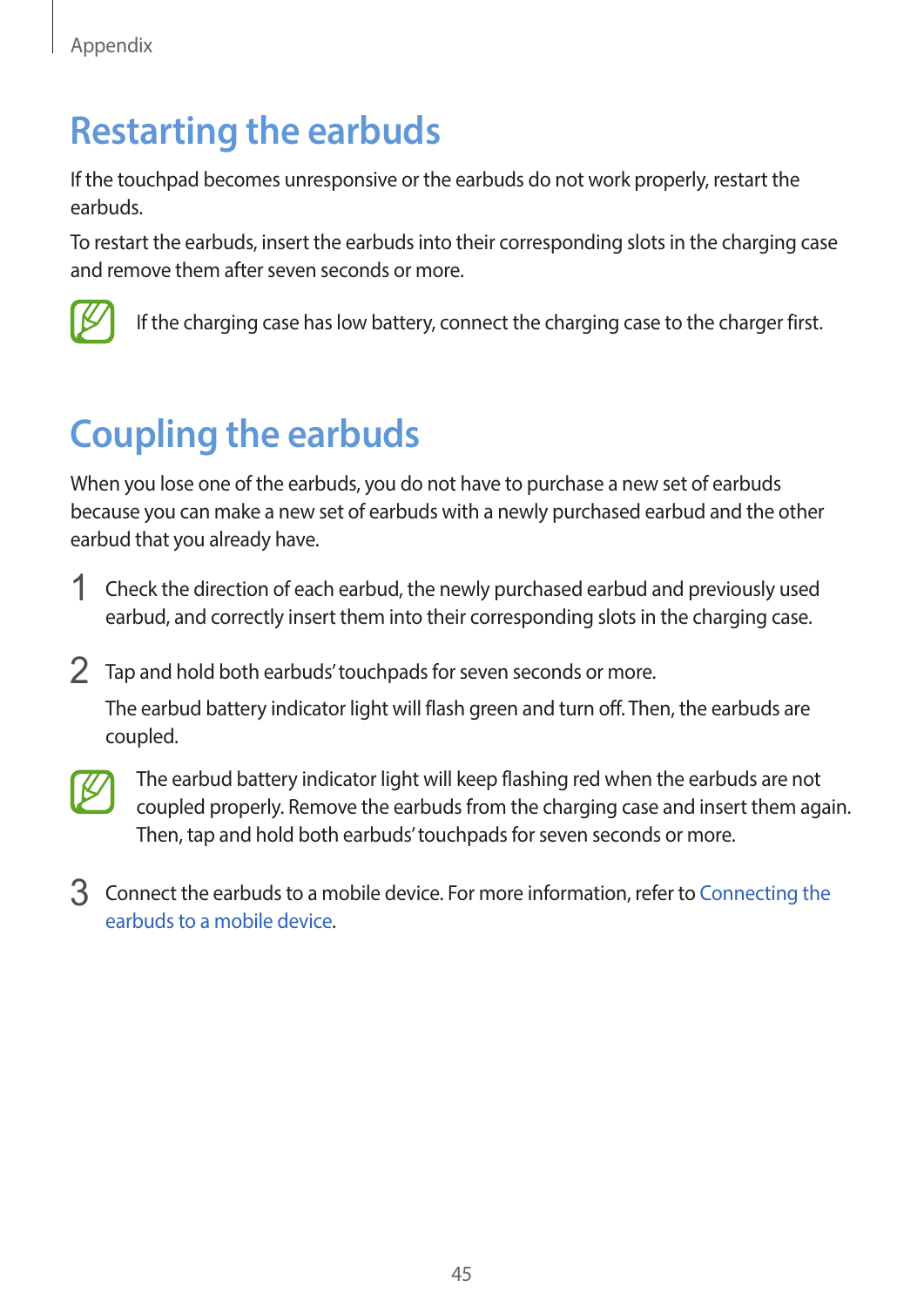# <span id="page-45-0"></span>**Removing the battery**

- **To remove the battery, contact an authorised service centre. To obtain battery removal instructions, please visit [www.samsung.com/global/ecodesign\\_energy](http://www.samsung.com/global/ecodesign_energy)**.
- For your safety, you **must not attempt to remove** the battery. If the battery is not properly removed, it may lead to damage to the battery and device, cause personal injury, and/or result in the device being unsafe.
- Samsung does not accept liability for any damage or loss (whether in contract or tort, including negligence) which may arise from failure to precisely follow these warnings and instructions, other than death or personal injury caused by Samsung's negligence.